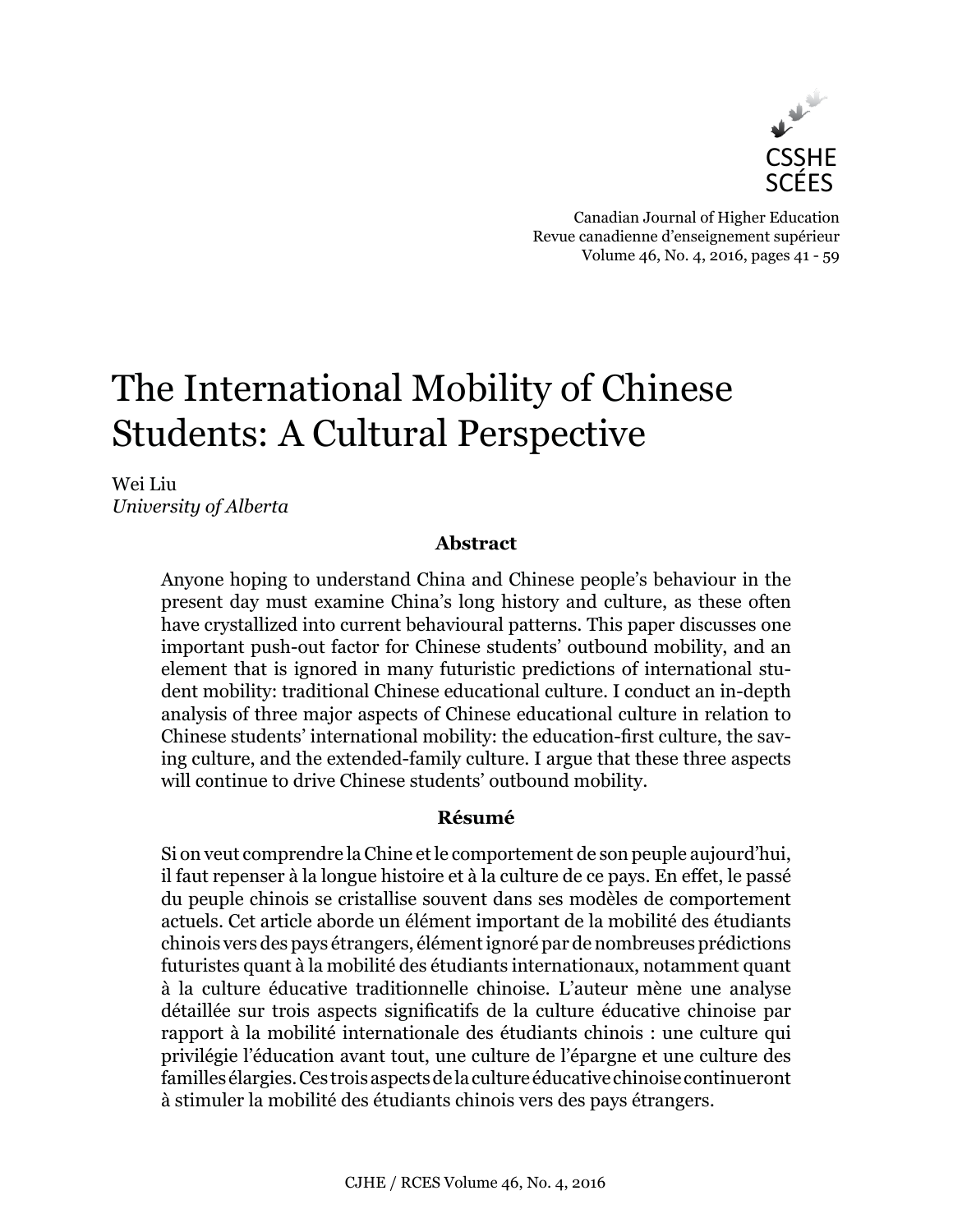China is currently the number one source country of international students around the world. From 1978 to 2013, the total number of Chinese students who went overseas to study reached over 3 million (EOL, 2014). In 2011 alone, the total number of Chinese students studying overseas was 339,700 (comprising 14% of students studying abroad around the world), among whom 90% were studying at their own expense (*Yangtze Evening Post*, 2012).

Currently, there are 95,160 Chinese students studying in Canada—about one-third of all international students in Canada (295,505) (CBIE, 2014) and 10% of all Chinese students currently studying overseas. This makes Canada the fourth most desirable destination for Chinese students, after the USA (30%), the UK (21%), and Australia (13%) (EOL, 2014).

In 2008, Chinese students contributed over USD 15 billion a year to their host countries' economies, almost half of China's total higher education spending (Zha, 2011). Canada derives CAD 8 billion annually from international student expenditures, including tuition and living expenses (Roslyn Kunin & Associates, 2012), and in 2009, international education as an industry created over 83,000 jobs and generated more than CAD 291 million in government revenue (CBIE, 2014). As Chinese students comprise one-third of the total international student population, this means that Chinese students alone spend close to CAD 2.7 billion a year in Canada, contributing to nearly 18,000 jobs and generating CAD 97 million in government revenue.

The huge tide of Chinese students flowing overseas for higher education, particularly self-supporting undergraduate students, has been much appreciated by cash-strapped universities in the West. In Canada, tuition fee income makes up about 23% of the average university's operating budget, of which over 25% is contributed by international students, who constitute about 10% of the university population (based on Statistics Canada, 2012). While Western universities, mostly in English-speaking countries, step up their efforts in a fierce competition for Chinese students, they all seem to have a deep sense of concern and uncertainty over the future supply of Chinese students and the sustainability of the stream of revenue generated by international tuition fees. Given the context of such concern and uncertainty, Western universities eagerly seek accurate forecasts regarding trends in international student mobility.

## **Current Models of Prediction**

One important way to examine the pattern of international student mobility is to look at the push and pull factors (Altbach, 1998). Students are pushed to go overseas by unfavourable conditions in their home countries. They are also pulled to come out by the favourable conditions offered by the host countries.

The push factors, in the Chinese case, may include the fierce competition for admission into "brand-name" higher education institutions and the perceived poorer quality of education in third-tier and fourth-tier institutions, which may result in low chances of employment upon completion. Of course, one enabling push factor is the increase in household income that has made high international tuition fees affordable to more Chinese families. The pull factors may include the perceived better quality of English-medium education overseas, the ability to enter a particular program not available at home, the desire to gain overseas experience and international competence, and the intention to immigrate after graduation (based on Mazzarol & Soutar, 2001).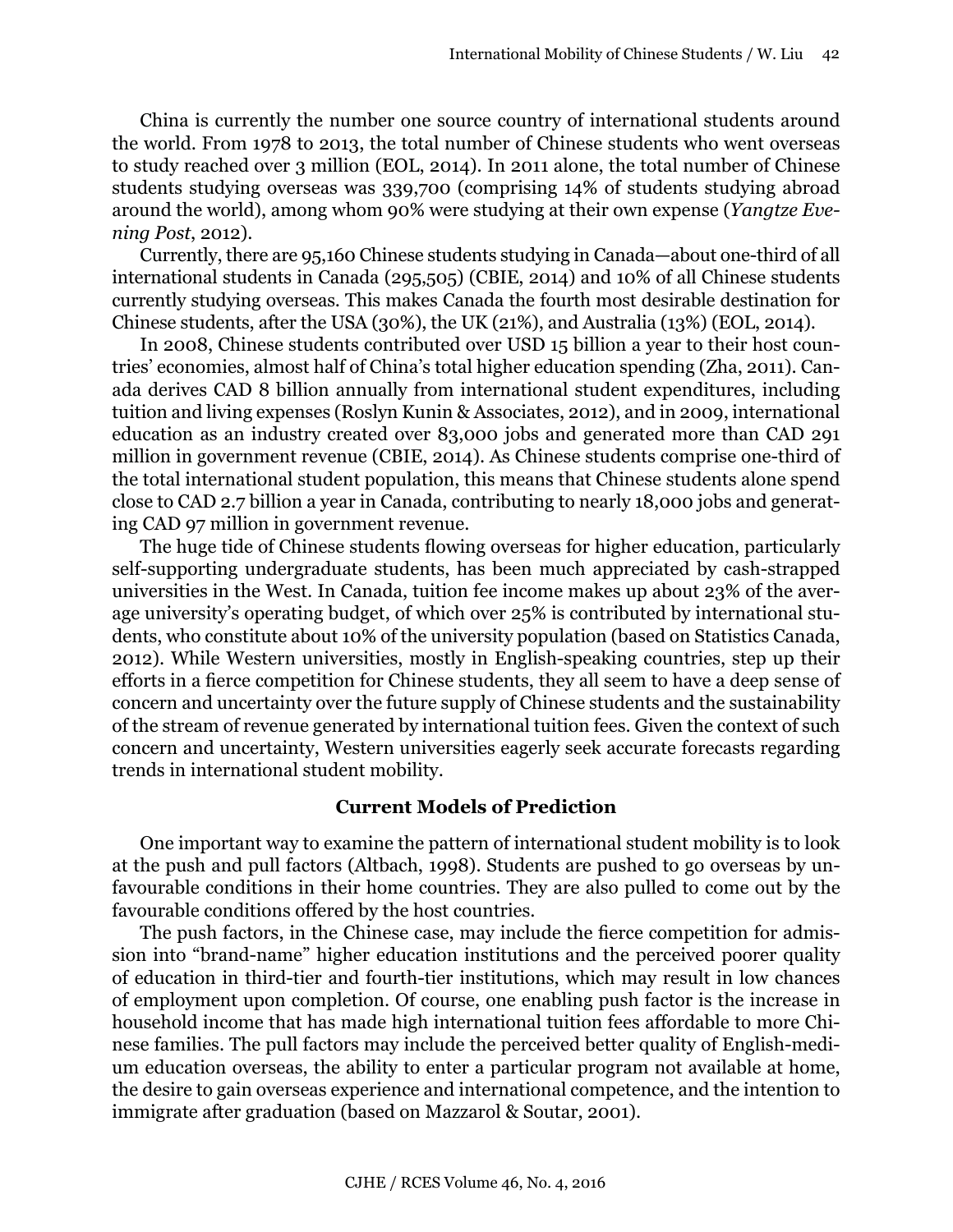The pull factors seem to have stayed more or less stable over the past few decades in major destination countries, although these countries have had different policy changes, which have resulted in changes in the distribution of international students among them. What has been the focus in predictions about future international student mobility are the push factors. The most prominent push factors in the case of China are the Chinese demographic trend, the development of Chinese higher education, and the trend of China's economic growth. A good example of forecasting is the British Council and IDP Australia's report *Vision 2020. Forecasting International Student Mobility: A UK Perspective* (Böhm et al., 2004).

Demographic analysis typically examines the tertiary age population in China, which is an indication of the demand for higher education. The Chinese population is aging rapidly, given the national family planning policy established in the 1970s. The tertiary age population is dwindling, which is shown by the declining number of Chinese students taking national university entrance exams (Gaokao) from 2008 to 2013, with a change of trend only in 2014 (based on Sina Education, 2015). Between 2008 and 2011, the population of Gaokao takers shrank by 1.4 billion (Zha, 2011) at a yearly rate of about 2.5%.



*Figure 1.* Declining number of "Gaokao" takers (millions)

What about the supply side? From 1999, China began its aggressive university expansion plan. China aimed to reach 15% enrolment in higher education by 2010, an objective based on Martin Trow's (1974) definition of "mass higher education" (Bai, 2006). The goal was achieved many years earlier than planned, with Chinese higher education enrolment growing at a yearly rate of 17% between 1998 and 2010 (Zha, 2011). In 1990, less than 4% of 18–22-year-olds enrolled as students in higher education institutions. By 2005, the number had risen to 22%, with the total number of students in higher education exceeding 23 million in 2006 (Brandenburg & Zhu, 2007). As of 2011, an average of 78% of the Gaokao takers had the chance to go to an institution of higher learning (Zha, 2011).

If we combine the effect of the declining rate of Gaokao entrants (2.5%) and the increasing rate of higher education provision in China (17%), both being negative factors for Chinese students' outward mobility, then we should have seen a yearly 19.5% decrease in Chinese students studying overseas during the past decade or so. However, what we saw was a 25% yearly *increase* between 1998 and 2013. The following chart shows the increase in Chinese students studying overseas from 2008 to 2014 (based on People.cn, 2014; Wang, 2015):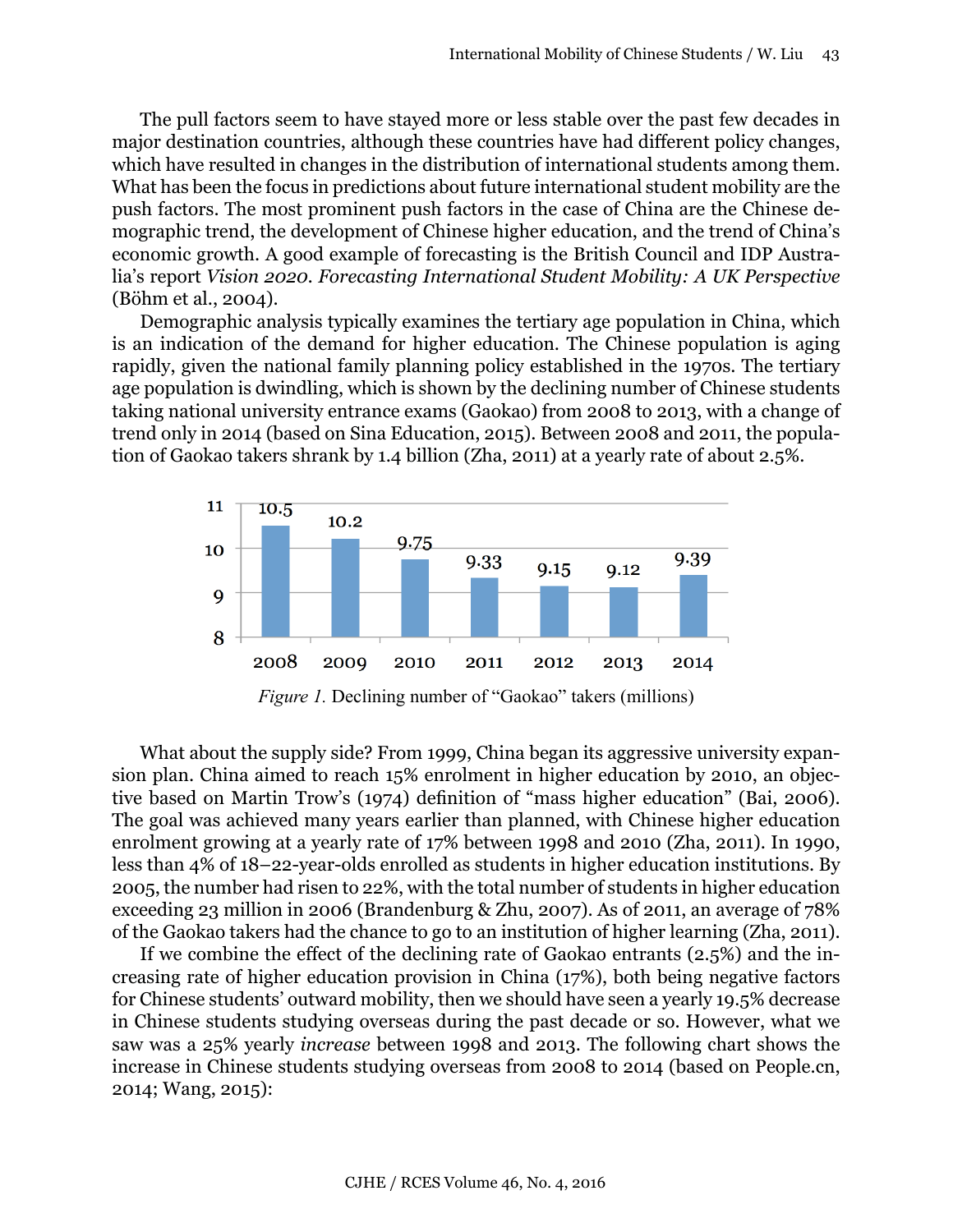

*Figure 2.* Increasing number of Chinese students studying overseas (millions)

The reason for the discrepancy might be economic trends in the past decade. Economic analysis typically looks at whether the Chinese economy will continue to grow and to do so rapidly, and whether the wealth will trickle down and create more high-income families. Cross-nationally, economic analysis also examines the dynamics of the exchange rate, as a stronger renminbi (RMB) will make education abroad more affordable to the Chinese. As the whole world knows, the Chinese economy has grown at a yearly rate of about 10% in the past few decades, and the value of the RMB grew gradually but steadily. But even if we factor in this 10% growth rate into the formula, it is still not right. There seems to be one +34.5% factor missing. What is it?

$$
+25\% = (-2.5\%) + (-17\%) + (+10\%) + (+34.5\%)
$$

+25%: yearly increase in Chinese students studying overseas equals

–2.5%: declining rate of Gaokao takers (university-age population)

 $\Box$  . The contribution of the contribution of the contribution of the contribution of the contribution of the contribution of the contribution of the contribution of the contribution of the contribution of the contributi

–17%: increasing rate of higher education provision in China

+10%: yearly rate of economic growth in China

+34.5%: the missing positive push factor

#### **Chinese Educational Culture**

Demographics and economics are necessarily very important variables in making predictions about future Chinese student mobility. But these are only synchronic factors based on what we can observe today. Many people from the West use the word "inscrutable" to describe China and the Chinese people, a major reason being that they are unable to connect China today with China's long history, unable to go beyond their fixation on the short Communist era and see the historical continuity in Chinese ways of thinking and ways of life for 5,000 years. To understand what is going on in China today, a diachronic analysis of what has happened in its extensive history is absolutely crucial.

Without factoring in the long-standing and unique Chinese educational culture, any prediction of Chinese students' mobility will be incomplete. In this position paper, I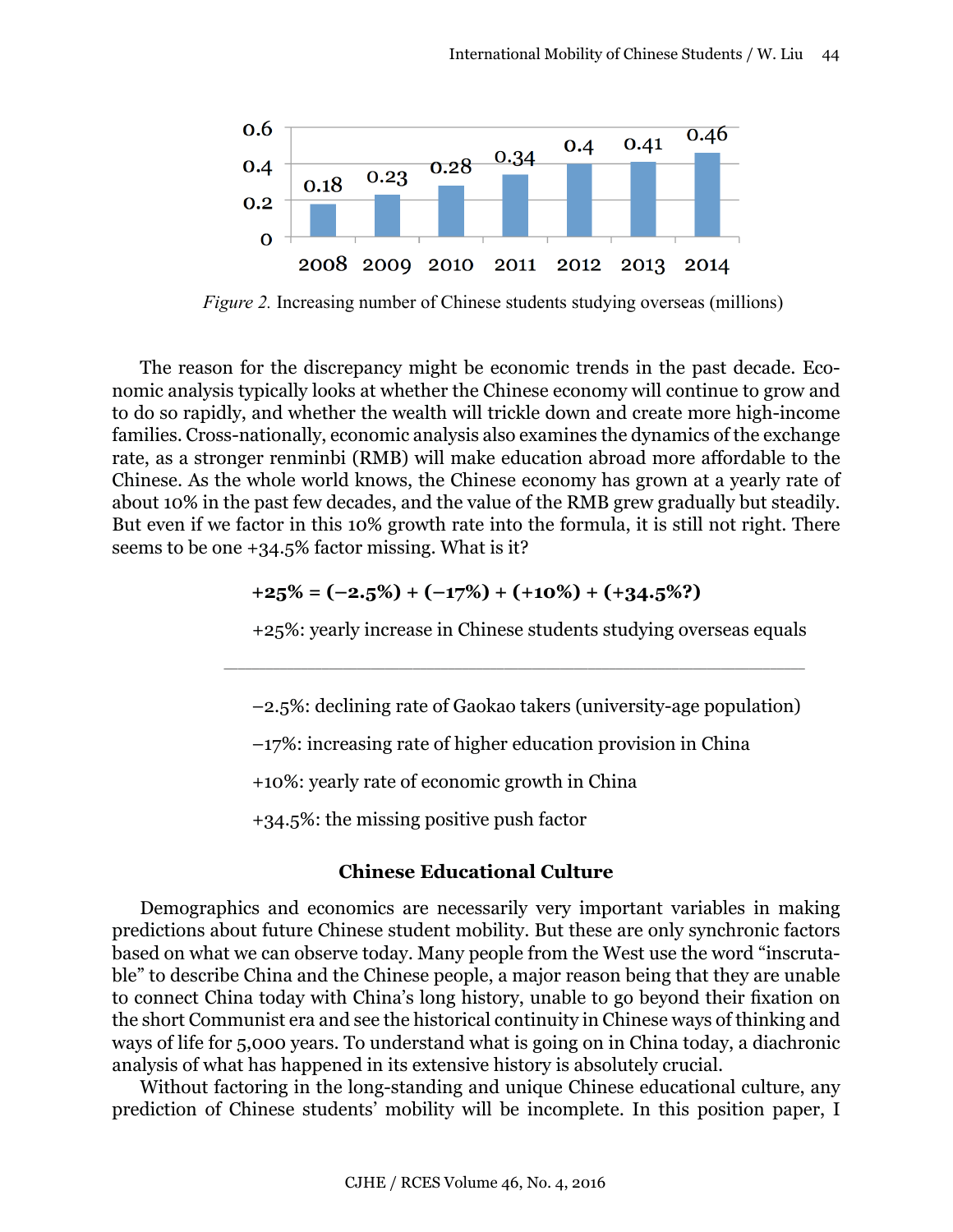would argue that the big, mysterious push factor in the above equation, +34.5% being my attempt at a broad numerical estimate, is none other than traditional Chinese educational culture. However, culture is a very dangerous topic for discussion. Only hard-core cultural essentialists can claim to be able to pin down a culture in an objective fashion. That said, only making neutral and generic claims about cultural differences, such as "every culture is complex and every individual in each culture is different," is of little help for cross-cultural communication either.

In the following, I will analyze three major aspects of Chinese culture that pertain to Chinese parents' and students' educational behaviours and China's educational landscape today: (i) the education-first culture; (ii) the saving culture; and (iii) the extended-family culture. The analysis is based on personal reflection upon my educational experiences in China; this reflection has also been sharpened by my cross-cultural experience of living and working in Canada. I was born and raised in Mainland China and was educated there from kindergarten to PhD. I also taught in two Chinese universities. But my most active attempt to make meaning out of my experience in China started when I moved to Canada about four years ago, employed first as a postdoc in education and then as an international official in a major Canadian university, working on China relations. I began to read the work of other Chinese scholars who also had traveled across the Pacific Ocean to North America and subsequently reflected back on Chinese culture. Particularly significant were: Fung (1948) who was the first Chinese scholar to introduce Chinese philosophy systematically to Western readers; Lin (1935), who wrote about Chinese culture when living in New York City in the 1930s and whose book became a popular reference in North America for understanding China; and Fei (1992), who was trained in Western anthropology and wrote about Chinese sociology in the 1940s, at the height of the Japanese invasion of China.

The pre-Communist literature on Chinese culture and society shows striking similarities between what was observed then and what can be observed in China today. Something deep and fundamental about Chinese culture has not changed, despite the influx of Western influences in the modern era, socialism being one of them. Such consistency is also observable in modern Confucian scholars' works (see, e.g., Tu, 2000). Although subject to gradual ongoing change, some of the Chinese cultural schemas, the ways of thinking ascribed to by the majority of the population, are, on the whole stable (Strauss & Quinn, 1997). The deep and fundamental part of Chinese culture that has to a large extent assimilated the invading alien cultures in history, the Mongolian and the Manchu cultures in particular, is gradually assimilating Marxist ideology, as shown in the prevailing concept of socialism with Chinese characteristics.

Given my linguistic background, my attention was also drawn to the Chinese language and everyday idioms/sayings that demonstrate the Chinese attitude toward children's education. According to the Sapir-Whorf hypothesis, language encrypts human experience and human thoughts, but at the same it influences or even shapes the thinking and behaviour of its speakers (e.g., Cook & Bassette, 2010). The Chinese language that has recorded what the Chinese people experienced over their long history is also a window into the psychology of the Chinese people today. The semantically rich Chinese language provides a fertile ground for the hermeneutic meaning-making process of imagining what it was like to live during that extensive history.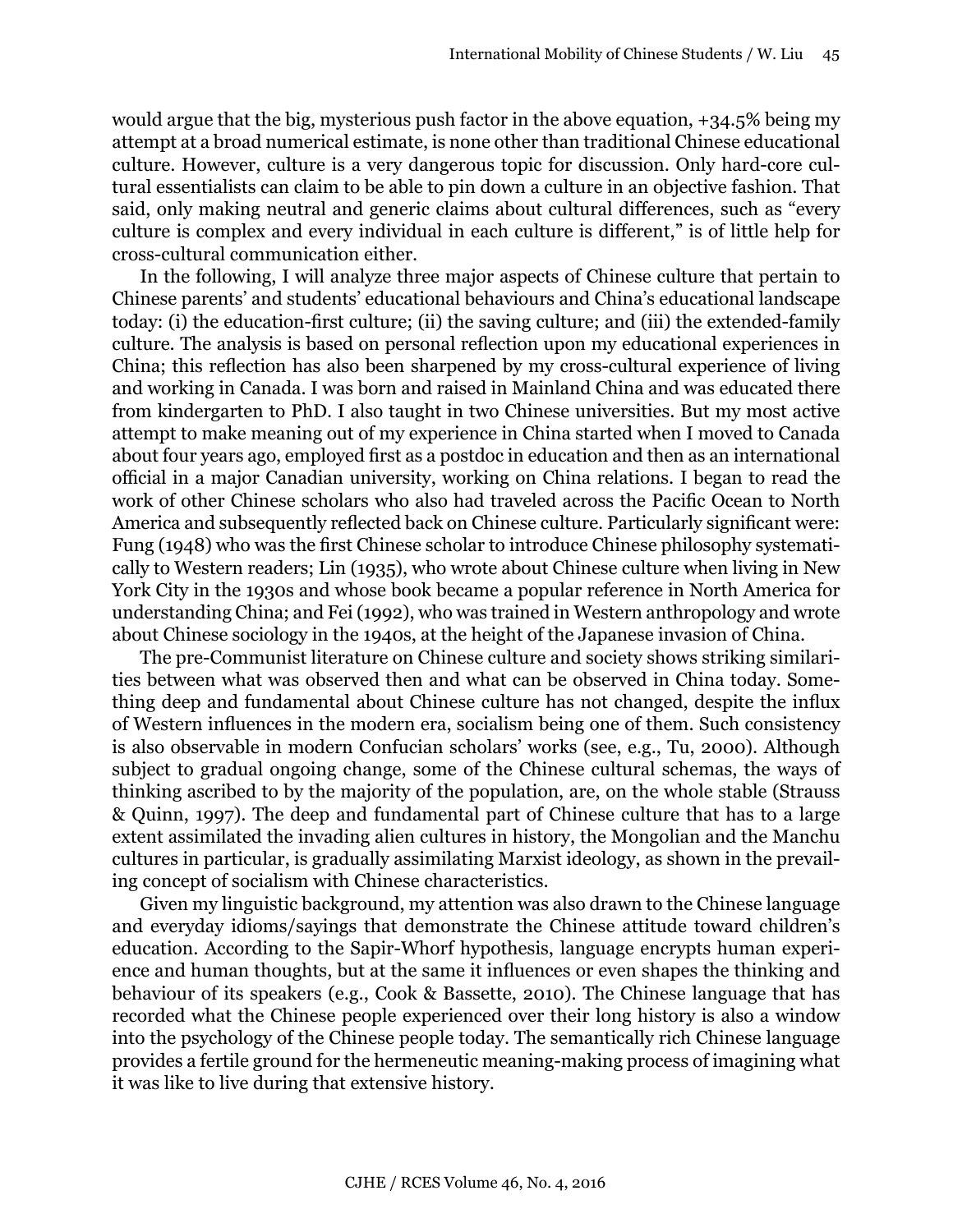When discussing qualitative issues such as culture, it is hard for subjectivity to be avoided, but in this paper I try to add rigor to my interpretive inquiry by triangulating my embodied transcultural experience with the existing literature and the everyday Chinese language that encodes the Chinese attitude toward education. This approach to the understanding of the Chinese educational culture aligns with van Manen's (1990) phenomenological method, in which the author seeks the meaning of life through writing and rewriting about the lived experiences of self and others. It also gains methodological insight from Clandinin and Connelly's (2000) narrative inquiry, which stresses the importance of autobiographical narrative in the understanding of educational phenomena. The paper aims to be a good starting point for discussions on the issue of Chinese educational culture in Canada, as more and more educators have to deal with Chinese students one way or another in this part of the world.

#### **The Education-First Culture**

The Chinese word "教to teach" literally means "to make filial." Filial piety was one of the important aspects of Confucius's teachings. Confucianism used to be one of the "hundred different schools of thought blossoming" around the time Confucius lived (551–479 BC). However, the rulers of China seem to have found Confucianism to be the ideological tool most conducive to consolidating their rules. According to a disciple of Confucius, You Zi, few filial and fraternal people wish to offend their superiors, and none wish to rebel (Gu, 2006).

During the Han Dynasty (206 BC to 220 AD), all other schools of thoughts were banned, leaving only Confucianism to be pursued. Since then, Confucianism has become the core curriculum of Chinese education (Gu, 2006) and has almost acquired the status of a state religion, although most scholars in China do not see Confucianism as a religion. According to Fung (1948), Chinese people have been so interested in philosophy that there has been no space in China for religion. In a similar fashion, Buddhism is practiced in China more as a philosophy of life than as a religion of gods.

Traditionally in Confucian China, education was used to serve the goal of teaching moral ethics to people. It is the Chinese tradition of education to put moral education above the teaching of skills in trades, the humanities above the natural sciences (Gu, 2006). Chinese philosophy, as Fung (1948) argued, regardless of its different schools of thought, is directly or indirectly concerned with government and ethics. What occupied the minds and hearts of Chinese thinkers was society, not the universe; the daily functioning of human relations, not hell and heaven; man's present life, not his life in a world to come. Once, when Confucius was asked by a disciple about the meaning of death, he replied, "Not yet understanding life, how can you understand death?" (Analects, XI, 11; cited in Fung, 1948).

"Those who labour with their brains should govern those who labour with their brawn." This household Confucian proverb in China serves to show that the goal of education has been to produce men of virtue who could serve in government positions. Throughout Chinese history prior to the Opium War in 1839 (the first of a series of wars led by Western powers to invade China in modern Chinese history), education in China was overwhelmingly concerned with how one should conduct himself in society and how to become a statesman (Gu, 2006). To Chinese parents, education has been a pathway to officialdom, not to careers as tradesmen or engineers.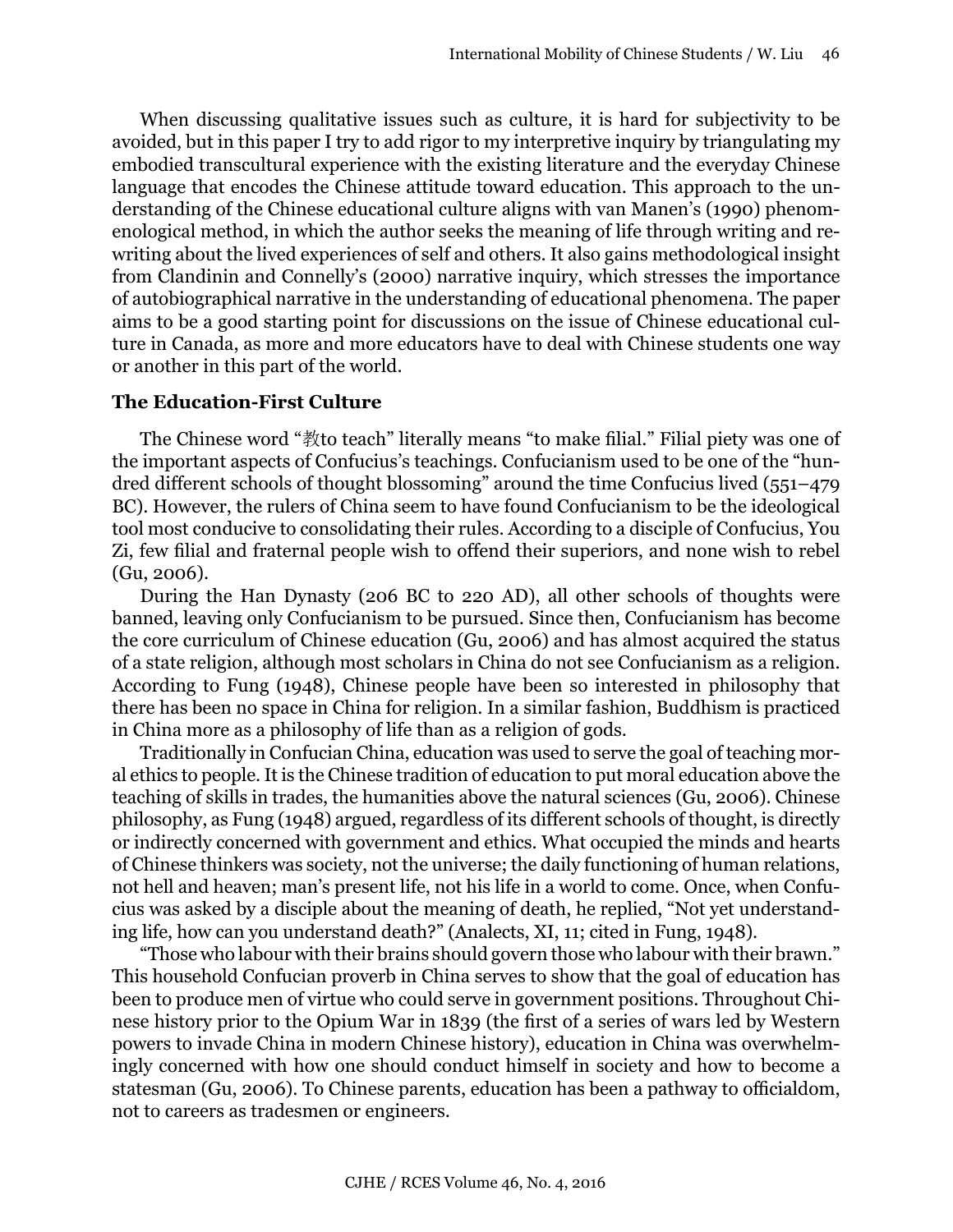This explains why Chinese parents today still insist on their children going to universities instead of vocational schools or colleges, despite some university graduates having difficulty finding employment, and the high demand for skilled tradespeople in China. In Canada, high enrolments in humanities and social science seem to be blamed for the so-called skill gap, the dearth in engineers and other skilled workers; in China, working in government as a civil servant has been the most sought-after career path for many. To many Chinese parents, white-collar jobs are the only acceptable occupations (Biao & Shen, 2009). To address the shortage of skilled workers in China, the government recently announced its plan to convert some 600 universities into vocational colleges (Roberts, 2014). However, we will need to wait and see how long it will take the government's action to change Chinese parents' attitude toward their children's educational choices.

One historical development that strengthened the position of Confucianism in Chinese society was the imperial civil service examination system, known in China as "Ke Ju." This system existed for 1,300 years, from 605 (when it was established in the Sui Dynasty) to 1905 (when it was abolished in the Qing Dynasty). Through this system, all male adults in China, including those from humble social and economic origins, could change their fates by working hard on their learning and outperforming others in the exam (Lin, 1935).

Many Chinese scholars have criticized the system for the rigidity of its content and format, which in turn restricted people's thinking and scope of learning. However, the system also left important legacies. First, it weakened the hereditary power of the nobility by helping the descendants of nobility rid themselves of such habits as laziness, degeneracy, and corruption (Gu, 2006). For this reason, some Chinese scholars, Lin (1935) for example, have claimed that China's has been a classless society, with each member on an equal footing in terms of upward social mobility. Second, it has resulted in the formation of the education-first culture in China, reflected in such household sayings as: "Everything else is inferior, education is the only lofty pursuit," and "In books you will find beauties with complexions like jade, and houses made of gold."

Numerous stories circulated in China about young people of humble origin "borrowing light to read from a rich neighbour by drilling a hole in the wall," or borrowing money for the trip to the exam sites and "returning home in silk robes," riding big horses as red as dates. These stories served to motivate young people to stay awake to read, "with their hair suspended from a beam and using an awl to prick into the bone." In a way, I have strong connections with stories like these. Born and raised in one of China's poorest rural areas, I was inspired by those success stories, and I myself have become a success story to many children in my village, as I have made my way to university and away from the farm through my hard work.

The education-first culture can go a long way to explaining Chinese parents' commitment to their children's education. Despite the fact that the returns on investment in education in China are very low—about 3–5%, lower than the 10.1% world average and the 9.6% Asian average, as well as the 11.2–11.7% range for low- and middle-income countries (Li, 2003)—individuals and families in China are still willing to invest in higher education as a means to secure both an expected higher income in the future and a more prominent social status, if they can afford to do so.

The education-first culture has been driving the fast growth of the domestic higher education sector in China over the past two decades. According to Marginson (2011), the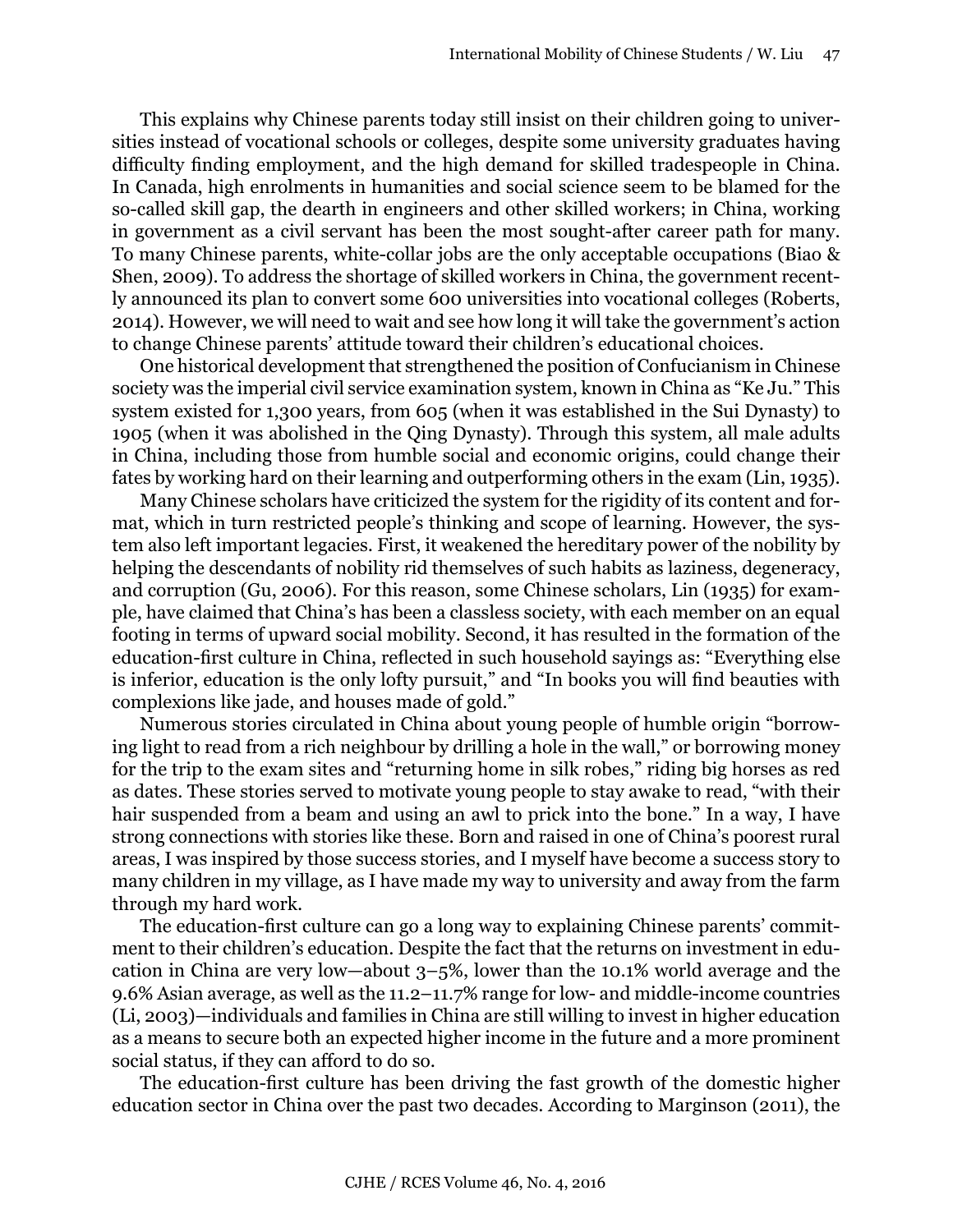fast expansion of the Chinese higher education sector since the 1990s has been driven not so much by increasing public or private investment, but rather by increasing household funding in the form of higher tuitions through the introduction of user-pay reform. The rise in tuition has not reduced the social demand for higher education. On the contrary, rapid tuition growth and massive university enrolment expansion have taken place side by side. The growing funding of tuition by households has also freed the government to invest selectively in a small group of elite universities through a differentiated funding model so as to compete with the world's major-league universities. This development may be unique to China, given that Chinese parents' "desires for (children's) education [are] stronger at the level of the whole population than elsewhere in the world" (Marginson, 2011, p. 595). One study in the USA showed that the price flexibility of demand for higher education in the USA was –0.62 (Leslie & Brinkman, 1988, cited in Dong & Wan, 2012), meaning that for every 10% increase in tuition fees, student enrolment dropped by 6.2%.

The education-first culture has driven not only the rapid expansion of the domestic higher education sector but also the increasing number of Chinese students studying overseas. Domestic higher education and overseas higher education do not seem to be in fierce competition yet, as the demand for higher education, no matter where, is so high. Some scholars have seen international education as part of the phenomenon of "overeducation," which means that the educational returns are lower than the investments, and the skills acquired exceed the needs of the employer (Freeman, 1976; Tsang & Levin, 1985; both cited in Biao & Shen, 2009). But Chinese parents do not seem to care whether their educational investment yields as much return.

Chinese students who have finished their studies overseas and return to China for employment are often called "hai gui" (overseas returnees). The phrase sounds exactly the same as "sea turtle." They once had some semantic connection as well. Both suggested long voyages across the ocean; both were precious—the sea turtles are admired in Chinese culture for their longevity, and the overseas returnees were once precious and highly sought after by employers in China. However, in the past decade or so, the value of overseas returnees has depreciated by a large margin due to oversupply and improved domestic higher education. Many of them returned to China after completing their overseas studies but failed to land desirable, high-paying jobs, becoming what are sarcastically called "seaweed" (hai dai) or "work-waiting returnees."

The risk of their children returning as "seaweed" does not seem to dampen Chinese parents' enthusiasm for sending their children overseas. Returning to China as a "sea turtle" seems to be the lowest expectation of most Chinese parents for their children. The first option is always for them to study business at "world-class" universities, immigrate upon graduation, work in one of the world's top 500 companies, and live in big, North American, suburban homes. I know that a very good polytechnic institute in Canada has been trying to promote their diploma programs to students in China, but with little success. Chinese parents want their children to get at least a baccalaureate degree, if not a master's or a PhD, preferably in one of the world's top 100 universities. I also have heard about a Chinese girl who was sent by her parents to study business in Canada. While in Canada, she developed an interest in baking and decided to study that instead, which strained her relationship with her parents.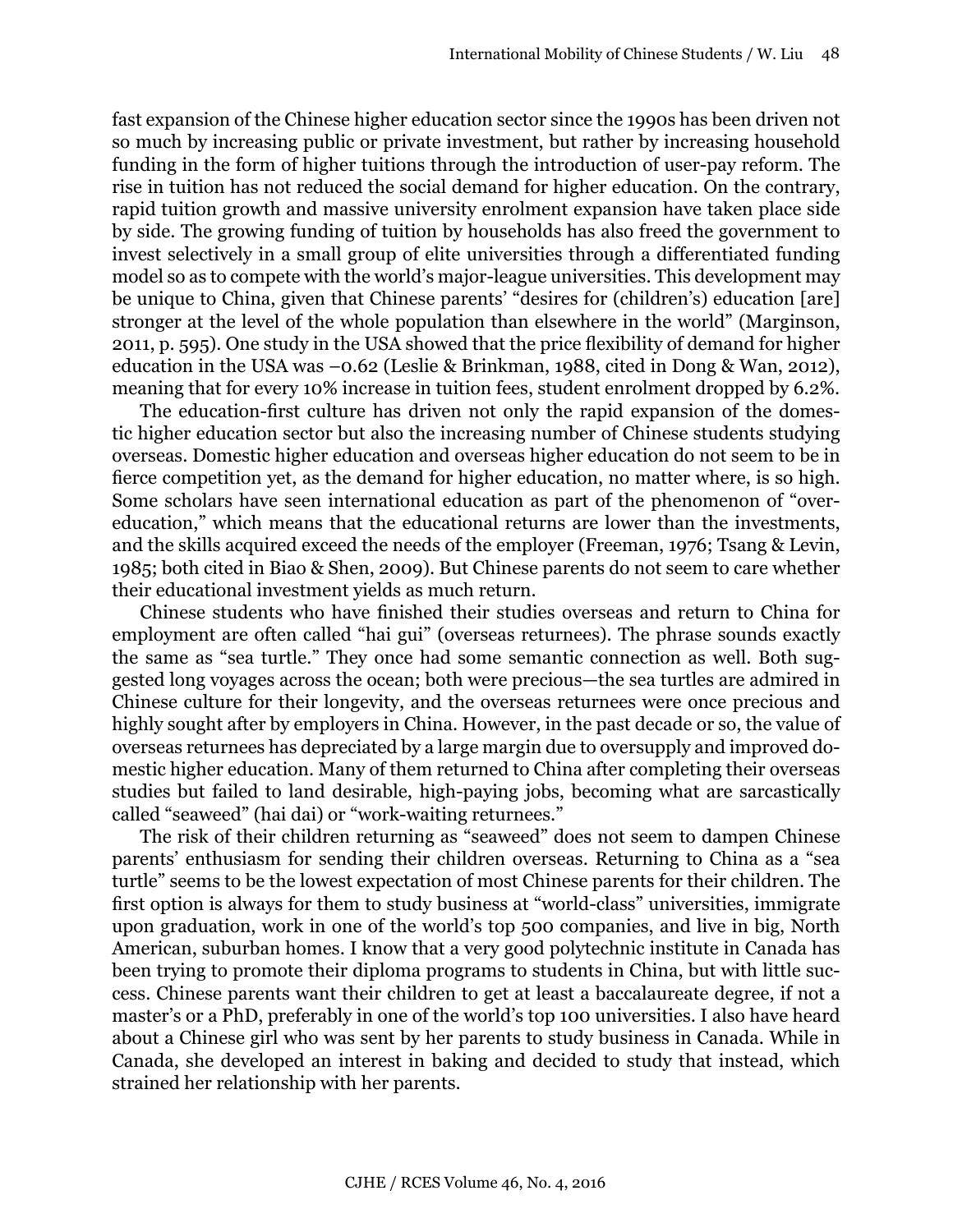#### **The Saving Culture**

The Chinese word for home is " $\mathcal{R}(Jia)$ ," an ideograph showing a pig under a roof. This may confuse Western learners of Chinese. How can it mean "home"? A pigsty would make more sense. To understand this word requires imagining the lives of Chinese people across their long history. For thousands of years, China was predominantly a rural society. When the Chinese Communist Party began to lead China in 1949, only about 10% of the Chinese population lived in cities (Shan, 2011). Rapid urbanization has only taken place in China over the last 30 years, as surplus rural labourers were brought into the cities to manufacture cheap "Made in China" products for the Western market. Currently, half of Chinese people still live in rural areas.

For a long time, Chinese farmers had very primitive and self-sufficient lives. Apart from the crops they grew, a pig was essential to the livelihood of a household, as it basically supplied all the meat needed throughout the year. This is the life my family has been living on a farm in northeastern China for as long as I can remember. Apart from feeding us, my mother's main duty has been feeding a couple of pigs from the beginning to the end of each year. We sold one for cash and killed the other one for the Spring Festival. In summer 2011, when I last visited my father's farm before I moved to Canada, I realized that this lifestyle had begun to change, as small-scale individual farms were starting to give way to larger-scale chicken farms and pig farms.

Just as English speakers from North America may find it hard to understand the Chinese character for "home," Chinese learners of English find it hard to understand the English word "tornado." What kind of wind is a tornado? Large areas of flat prairies in North America become good conditions for tornados to form, while in China there are too many mountains and hills for the tornados to develop. For the same reason, the percentage of arable agricultural land is lower in China. However, this has not stopped the Chinese people from producing many children. As I mentioned above, "filial piety" is the most important value of Confucianism, the ultimate goal of education. "The most serious of all violations of filial piety is failing to produce a male heir," according to a household Chinese Confucian saying. All humans may take pride in passing on the family name, but the Chinese took it to the extreme. This resulted in the concentration of a quarter of the world's population on 8% of the world's arable agricultural land.

Chinese people have always been hungry. "Have you eaten?" was, for a long time in Chinese history, the standard way people greeted each other, the equivalent of "How do you do?" or "How are you?" in English. Between 108 BC and 1911 AD, for example, there were over 1,800 famines in China, almost one a year in one location or another, resulting in the starvation and death of millions (Mallory, 1926). This seemingly eternal Chinese tragedy has forced people to try to eat anything that looked edible. Western people have the impression that the Chinese would eat anything that flies in the sky except for planes, and anything that runs on the land except for vehicles. Not only do they eat everything, but they eat every part of everything. When they eat the pigs, they eat the head, the face, the tongue, the brain, the liver, the heart, the kidneys, the intestines, the tail, and the feet. When they eat fish, they eat the fish head, the fish eyes, the fish brain and the fish tail. They eat different kinds of fish too, big or small, long or short, with or without prickly bones. When Westerners see a new organism, they might ask: "How can we classify this?" When the Chinese see the same organism, they might ask: "How can this be cooked?" (Lin, 1937).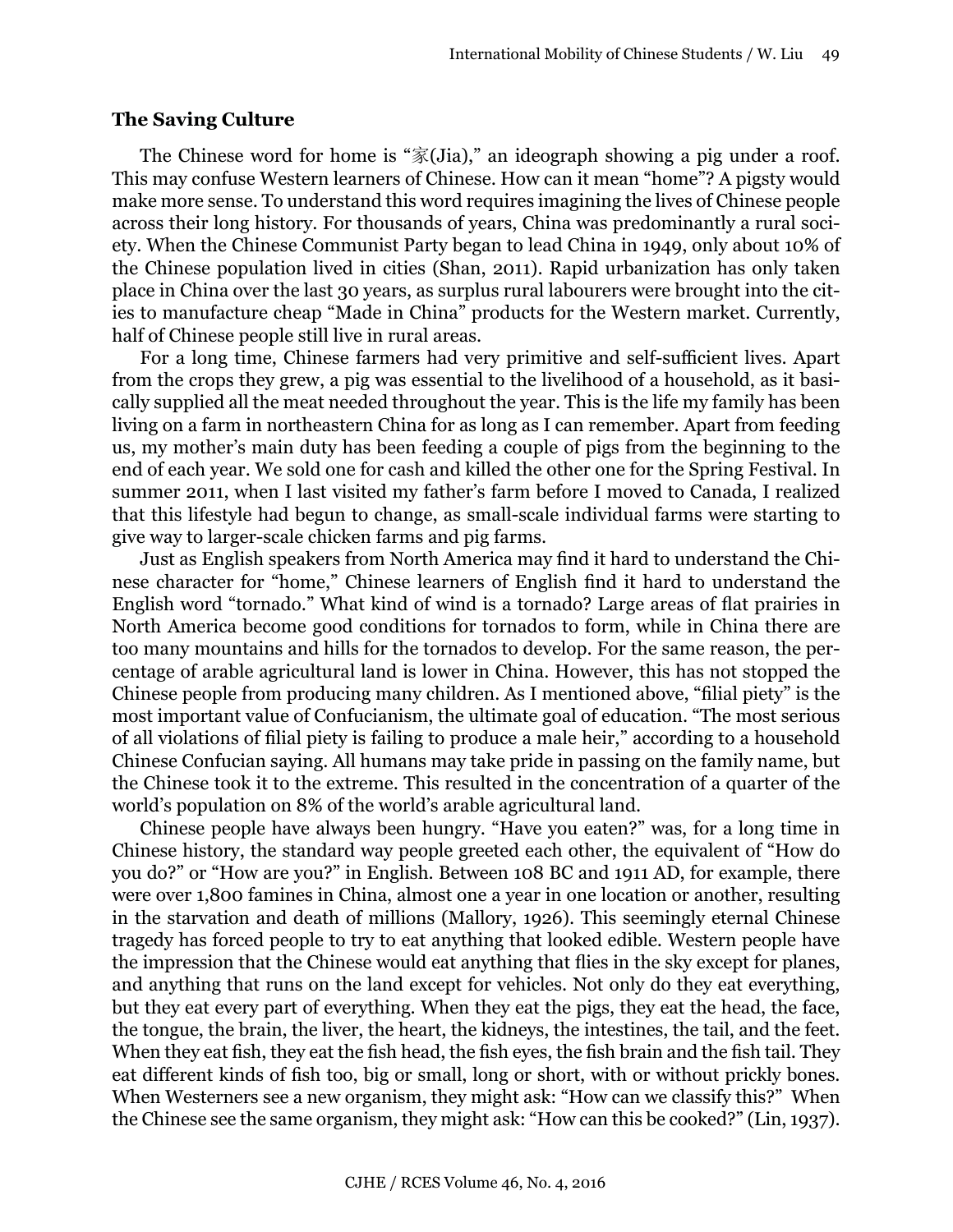In modern Chinese history, the 1839 Opium War started a century of Chinese humiliation, during which the Chinese suffered the Second Opium War (1856–1860), the Sino-Japanese War (1895–1898), the Eight Western Country Invasion (1900), the Republican War (1911–1912), and the Chinese Civil War (1927–1937 and 1946–1949) with the eightyear Anti-Japanese Invasion War in between (1937–1945). The most recent Chinese tragedy was a famine during the Cultural Revolution (1966–1976); when the Chinese people finished eating the corns on cobs, they ate the cobs as well. After they finished the cobs, they turned to the leaves, barks, and roots of trees. After those were finished, they turned to frogs in the river. These are the stories I heard from elders back in my home village who experienced the Cultural Revolution. But Westerners do not need to pity the Chinese, a people who believe in the value of "eating bitterness." One positive result of such bitter experiences has been the richness and wide variety of Chinese cuisine. Given time and some ingenuity, the Chinese turned everything they ate into delicacies. When they were no longer poor, they started to enjoy the diverse culinary traditions of different parts of the country.

However, through history, ruling such a large, hungry population has proven to be a very difficult task for any government. The Chinese government has never troubled to colonize other countries or regions, even though they had the technical capacity, as they were kept too busy domestically (Jacques, 2012). And the Chinese people, throughout their long history, have seen dynasties come and dynasties go, none of which was able to fundamentally change their fate. Over time, the Chinese people have learned to become cynical about governments and social change. The cycles of ups and downs have also made them terribly patient. In times of war and social unrest, they have continued to sip their tea and play their chess, waiting for the fortune to change (Lin, 1935).

"The sky is high, and the emperor is far away." This old Chinese saying well captures the kind of life Chinese people have been living. They do not believe in God (the sky). It is too high above. Without an almighty god in their minds and hearts, their lives have been balanced between Confucianism and Taoism (Lin, 1935), two very different philosophies but somehow working together for the benefit of Chinese people. Confucianism encourages people to actively engage in social affairs, pursuing a government career if possible. Taoism encourages people to withdraw from the messiness of society and pursue inner harmony by living a simple life close to nature. As Lin (1935) said, Chinese people are Confucianists when they are successful and Taoists when they experience failure.

The Chinese people did not believe in the emperor either. He was too far away. They have had very low expectations regarding social welfare from the government. Storm "Sandy" victims (2012) in the USA angrily demanded, on television, that the government "help and help right now." The Sichuan earthquake (2008) survivors simply shed tears in front of the media, feeling sad for themselves. The best government, in the view of Chinese people over their long history, has been one that left them alone. They "feared government tax collectors more than tigers," a phrase based on a Confucian story in which a family chose to live in a tiger-roaming area to avoid government taxation. Apart from the slight psychological warmth they may derive from worshiping their deceased families, the Chinese people have learned to be self-reliant.

This spirit of self-reliance has resulted in the Chinese people having a saving culture. "Thatch your roof before it rains." China's household savings rate is higher than in any other country; Chinese people typically save about a third of their total incomes (Liu,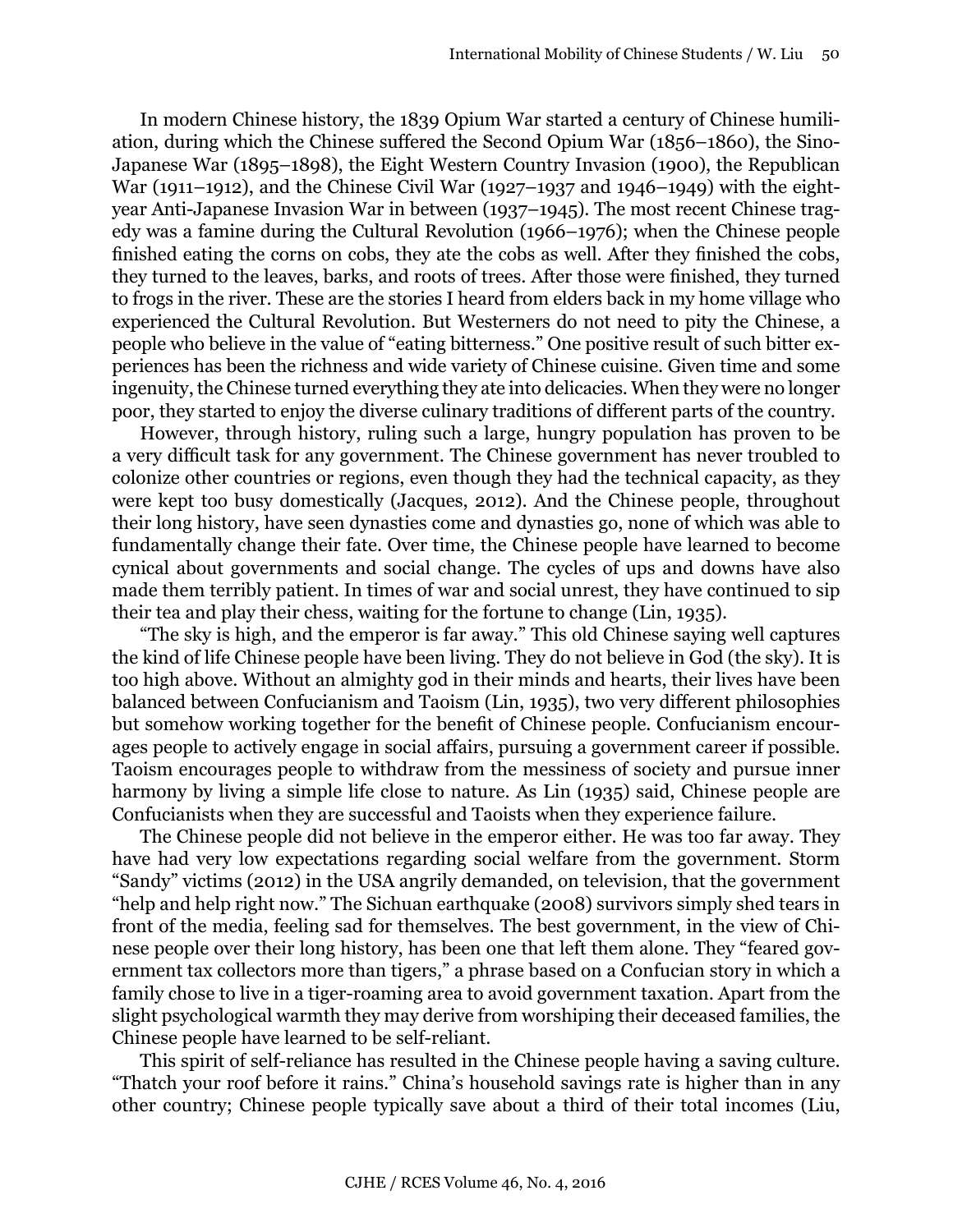2014). Hence, while the Canadian Minister of Finance is urging Canadians to save, the Chinese government is trying to figure out how to make people spend more. However, no matter how hard the government tries to stimulate domestic consumption, the Chinese continue to save on a big scale. As mentioned above, saving has been a necessity for survival during the course of Chinese history. Precautionary saving for an unpredictable future is still a major economic reason behind Chinese saving behaviour, given the country's less than satisfactory social and health care systems. Compared with Canada, whose social welfare system is more socialist than China's, Chinese people have to save up in the event of major diseases, and for their children's higher education. But increasingly, saving is no longer an absolute necessity but instead continues more as a habit. Just as the lack of cow's milk in Chinese history has resulted in Chinese people's lactose intolerance, their saving behaviour is "in their blood."

Saving is the habit not just of individuals and households but of corporations and the country as a whole. It is a valuable habit, especially in the context of the financial crisis that resulted from lavish spending and virtually no saving in the Western world. Many Canadians may wonder how Chinese families can afford to send their children to go to university in Canada, where each international student needs to spend at least CAD 30,000 a year. That is 23 times the per capita annual disposable income of urban residents in China (in 2007) and 70 times that of rural residents' (Biao & Shen, 2009). When Canadian parents are complaining about the high cost of higher education, how can Chinese parents afford to pay international tuition fees, which are typically three times as high as domestic fees? In addition, given the current exchange rate of about five RMB to the Canadian dollar, the answer lies partially in the Chinese saving culture.

Chinese parents are highly committed to supporting their children's schooling, as was analyzed above. Most middle- or lower-middle-class families, a soon as children are born, economize on food and clothing on a daily basis to save for their children's education. Chinese parents, especially those on salaries, might have saved for ages for their only child's education expenses. They have a frugal lifestyle, spending only on the mere essentials. If their savings are not enough, they are willing to "break their cooking wok to sell as scrap iron" (another Chinese saying) to pay for their children's tuitions. Parents in North America let their children take out loans to pay for college fees. This would be a disgrace for Chinese families.

## **The Extended-Family Culture**

The essence of the Confucian value system is "benevolence" or simply "love." The Chinese character for "benevolence" is " $\sqsubset$ ren," with the left radical representing " $\wedge$ " (people) and the right radical representing " $\equiv$ " (two). As the formation of the Chinese character shows, "benevolence," or Confucianism as a whole, is about the moral principles that regulate the person-to-person relationship. "There should be affection between father and son, righteousness between king and subject, difference between husband and wife, order between older and younger brother, loyalty between friends." It was Confucius's idea that, if everyone in society is assigned a specific role and people in different roles interact according to certain rituals and protocols, the world will be at peace.

If we look more closely, we may realize that the five relationships mentioned above father–son, king–subject, husband–wife, older–younger brother, and friend–friend—are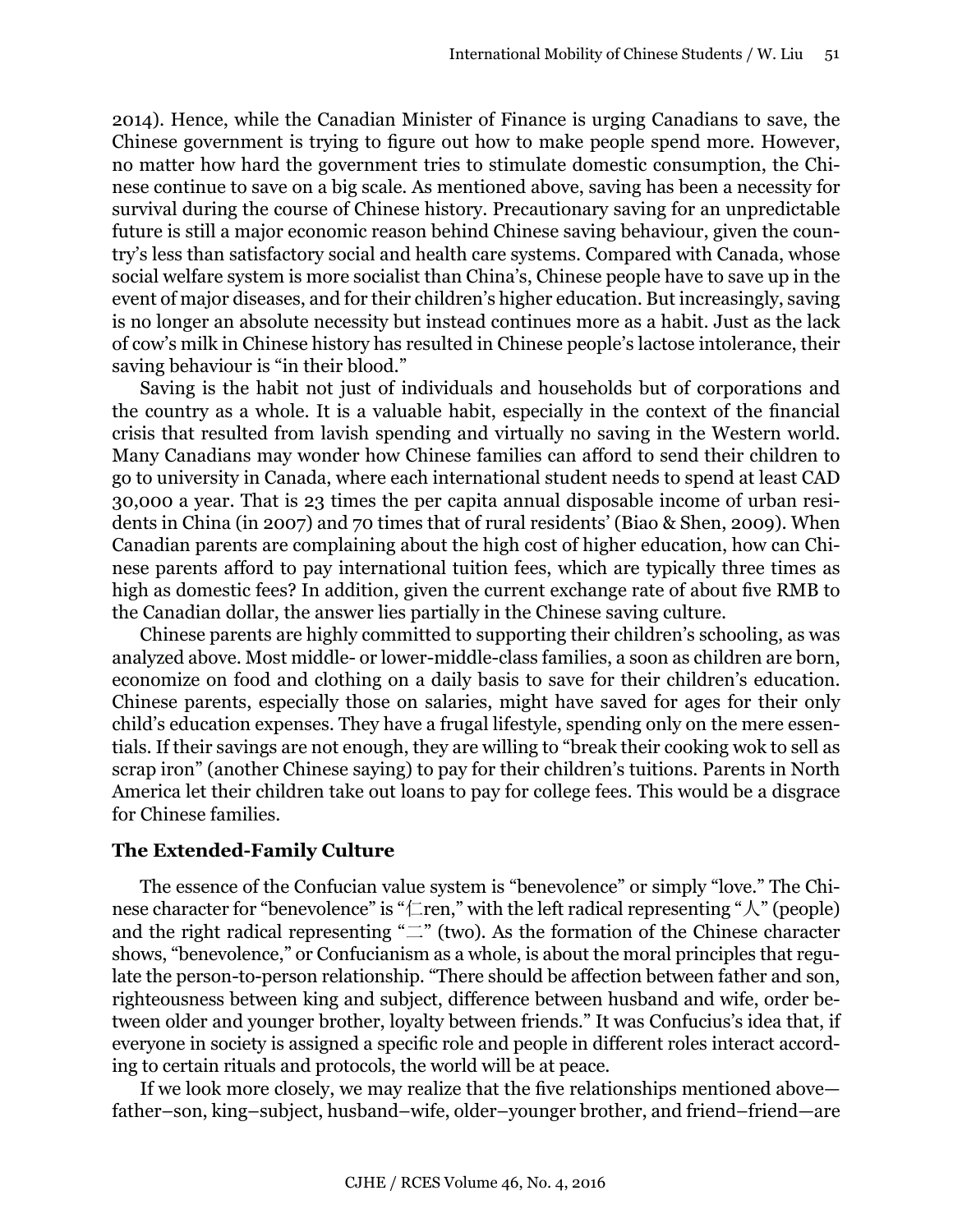discussed together in no particular order, such as family first, non-family second. This shows that, to Confucius, the hierarchical relationship between father and son can be applied to the other sets of human relations: "Fathers as fathers and sons as sons." The value of filial piety dictates that sons are supposed to submit and listen to their fathers and other elders. The same rule applies to the husband–wife and older–younger brother relationships, with the latter submitting to the former. The rule also applies to the king– subject and friend–friend relationships. The king's man should listen to the king, just as a son listens to his dad. In a friendship, younger buddies should listen to older buddies, just as younger brothers listen to older brothers.

In the eyes of many Westerners, this is a backward, authoritarian system that should be changed to their democratic and humanitarian ways. However, such a belief tends to fail to see the complexity of a system that may not be democratic in Western terms, but is highly humanistic. The emperor ruled with the "Mandate of Heaven," but to deserve the Mandate awarded to him, the emperor needed to rule with the utmost level of ethics and humanism. Any natural disaster, which was a yearly occurrence (as mentioned above), could be interpreted as the withdrawal of the "Mandate of Heaven" and thus conferred the right for a social uprising to remove the emperor from his throne (see, e.g., Jacques, 2012). The father has the absolute authority in the family, but he also has the absolute responsibility to provide for the family, and this responsibility lasts beyond his children's 18th birthday. Chinese parents are supposed to save and pay for their children's university education, as mentioned above. Chinese parents are also supposed to contribute to the down payment and furnishing of their children's first house; once the house is in place, they are supposed to pay for their children's weddings as well.

Chinese people retire early, men at 55 to 60 years old, women at 50 to 55. Many Westerners may see the deprivation of the right to work after a certain age as discriminatory. However, many Chinese seniors do not seem to mind this. Instead of having nothing to do, they take up a new job right after retirement, helping to look after their grandchildren while both parents work full-time. Canadian grandparents may come and visit a newborn for a week or two; when my first son was born in 2007, my in-laws moved in and basically took over the baby! It is the responsibility of the parents and the grandparents to raise and educate the only child in the family.

According to Fei (1992), Chinese society is organized according to different principles from those prevailing in the West. Western society can be compared to a haystack of straws collected together. People organize into social groups through voluntary, unambiguous membership. It is voluntary because each individual has the freedom to join or leave. It is unambiguous because members of each group have clearly delineated rights and responsibilities. It is a haystack with each straw as a free individual joining the group as an equal member.

The haystack-style of social organization is based on the Western individualistic tradition, according to Fei (1992). Each individual is a soul-bearing self, linked to the creator, God. The individual's identity is defined not by the people around him in a social organization but by his connection with God. In Canada, only about 5% of the population goes to church regularly, but in the 2011 Canadian census, 67% of Canadians claim adherence to Christianity (Statistics Canada, 2014). When the majority of the population declares themselves the followers of one God, the government tends to have a very easy time rul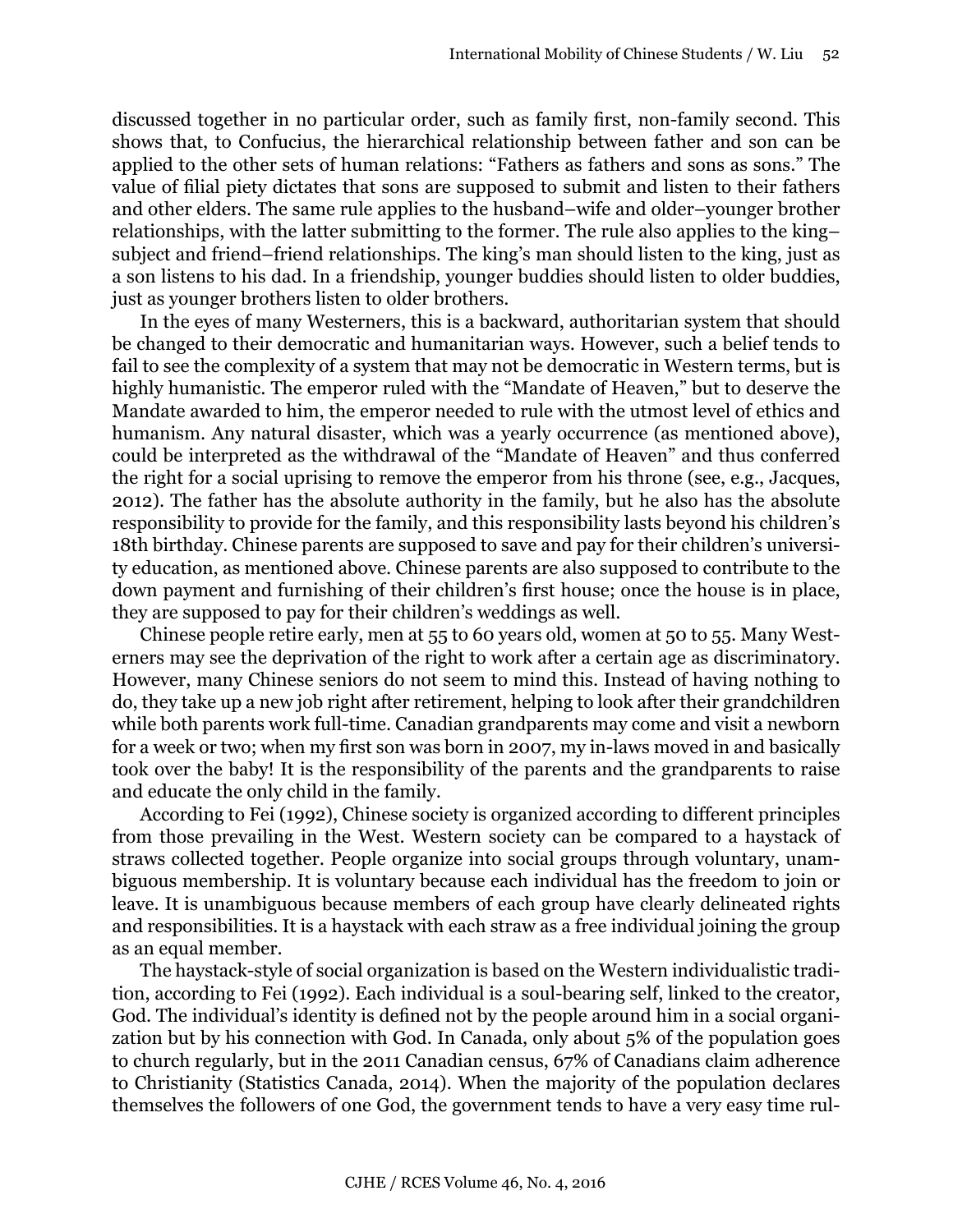ing. Constitutions in Western societies typically connect with Christianity by declaring that they protect the rights of all individuals as being created equal. It is by connecting with God that the government gains its legitimacy to rule, although the church and the government have long been severed. God often appears in their currencies and national anthems. In Canada, people do not seem to trust the government very much and are often cynical about government policies. But consciously or subconsciously, Canadians tend to subscribe to a set of higher moral principles informed by Christianity. God is omnipresent. If one is to be accountable to God, he needs to be on his best behaviour at all times and in all places. My observation in Canada seems to align with Fei's (1992) analysis, although there are always exceptions.

Different from a haystack, the Chinese people's social organization can be compared to the ripples flowing out from the splash of a rock thrown into water (Fei, 1992). The ripples feature overlapping networks of people linked together through differentially categorized social relationships. The centre of each network is a nuclear family. The family expands outward to bring in other people into a bigger pseudo-family network. The network connects the individual with other individuals through different relational ties, called Guanxi. Each Guanxi is strictly personal, and its maintenance is based on principles of reciprocity and personal obligations. In this way, there are no formal channels for social operations. There are only personal ones. If one wants to get things done, the first impulse is always to seek Guanxi, or personal relationships. My experience seems to show that the formal public channel is more open and more available to people in Canada. I, as a foreigner, can get the same information from any government office as any Canadian citizen.

What is important to point out here is that the moral standards in a Guanxi network are situational, not universal. To be more specific, in the ripple network in China, one's obligations to family and kinship ties closer to the centre of the network override the obligation to more distant Guanxi ties. What is practiced in the centre of the family network is a very ideal form of communism, whereby resources are managed and allocated not equally but collectively according to needs. Based on the education-first culture, resources are overwhelmingly channelled toward the education of what is often the only child in the family, as a priority.

The tight and extended family network has resulted in the historic resilience of Chinese culture at large. China was ruled by the Mongolians for a century (1271–1368), a period called the Yuan Dynasty. China was ruled by the Manchurians for nearly three centuries (1644–1911), a period called the Qing Dynasty. In the eyes of Chinese historians, these two periods were integral parts of the continuous flow of Chinese history. They are not regarded as China falling under the rule of foreign invaders. China boasts 56 ethnic groups, with Han people comprising over 90% of the population. The Mongolians and the Manchurians are considered two minority groups in China. Indeed, in terms of culture and language, the Chinese language and Han culture stayed intact during the rule of the non-Han "aliens" that the Great Wall was supposed to keep at bay. Instead of being assimilated by the incoming ruling cultures, the Han culture assimilated the alien cultures. According to Lin (1935), the tight family structure was the very reason why Chinese culture has maintained continuity despite the invasions of external groups and cultures.

How does Chinese family culture relate to the mobility of Chinese students overseas? Wouldn't the extended family affection serve to keep Chinese students (in most cases the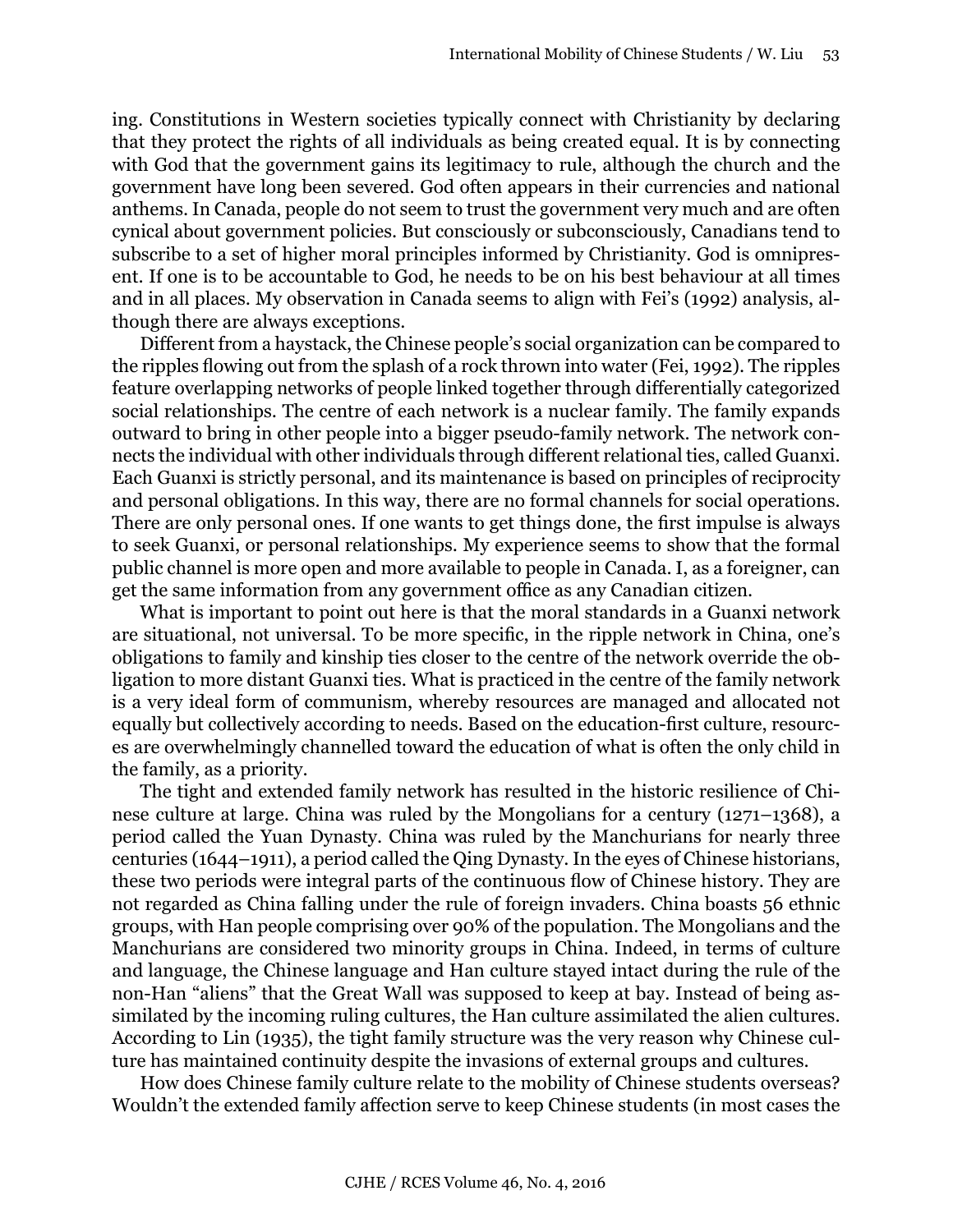only children of their families) at home, close to their parents and grandparents, instead of pushing them overseas? To understand this seeming contradiction, we might need to resort to a bit of the yin-yang dialectic, the tension and yet the union between two opposite tendencies. One Chinese saying that is often quoted to defend the practice of physically punishing children is, "Hitting is caring, scolding is loving," similar to the Western concept of "tough love." It is not an easy decision for Chinese parents to send their children overseas for education, as they are aware of the difficulties their children will have to go through to succeed: language barriers, culture shock, independent living, homesickness, to name just a few. But they are convinced that children need to "eat bitterness" (a Chinese phrase mentioned above) in order to achieve bigger success.

High achievement in learning is seen as an ethical act of filial piety, as an educated and successful offspring brings honour to the family and protects the prosperity and continuation of the line (Marginson, 2011). In the extended family culture, one's value is measured not on an individual basis but by how he or she contributes to the prosperity of the family network. Whether a student goes overseas to study is often not an individual decision made by the student, but a collective decision made by the whole family. One important reason for the mobility of Chinese students overseas is the "whole family" approach to reproducing social advantage within families (Brooks & Waters, 2011). International tuition fees might generate a big financial burden, but the burden is mitigated when the high-saving parents, two sets of high-saving grandparents, and numerous high-saving aunts and uncles decide to pitch in.

My discussion in this paper so far has focused solely on adult Chinese students attending overseas institutions of higher learning. However, a major trend in Chinese students' overseas education is that students are studying overseas at an increasingly younger age (EOL, 2014). Homestay is one arrangement, while the "astronaut" family is the other, wherein one parent, typically the mother, relocates to manage the children's schooling overseas, and the other parent, typically the father, stays in China to look after his career or business (Huang & Yeoh, 2005; Waters, 2002). In the astronaut arrangement, parents have to make tremendous sacrifices, such as separation, loneliness, and other hardships. However, Chinese parents still deem the plan worthwhile, as it ensures better education opportunities and better futures for their children. Most, if not all, Chinese people are familiar with the story of Mencius's mother moving house three times to ensure the most conducive educational environment for her son. Chinese parents are willing to give up their convenience and personal comfort to find or create such a good educational environment for their children. It is the share of the "bitterness" parents have to "eat."

#### **Discussion**

To say that only the Chinese emphasize their children's education is almost offensive to other cultures, as parents of all cultures would like to give their children the best, including the best education. However, Chinese parents might be unique in the extent of the sacrifices they are willing to make so that their children can get the best education possible, irrespective of the return. The Chinese education-first culture is partly rooted in a highly competitive social structure, the result of a large population and scarce educational resources. Compared with Canada, the income gap between white-collar workers and blue-collar workers in China has been historically large. Canadian parents can afford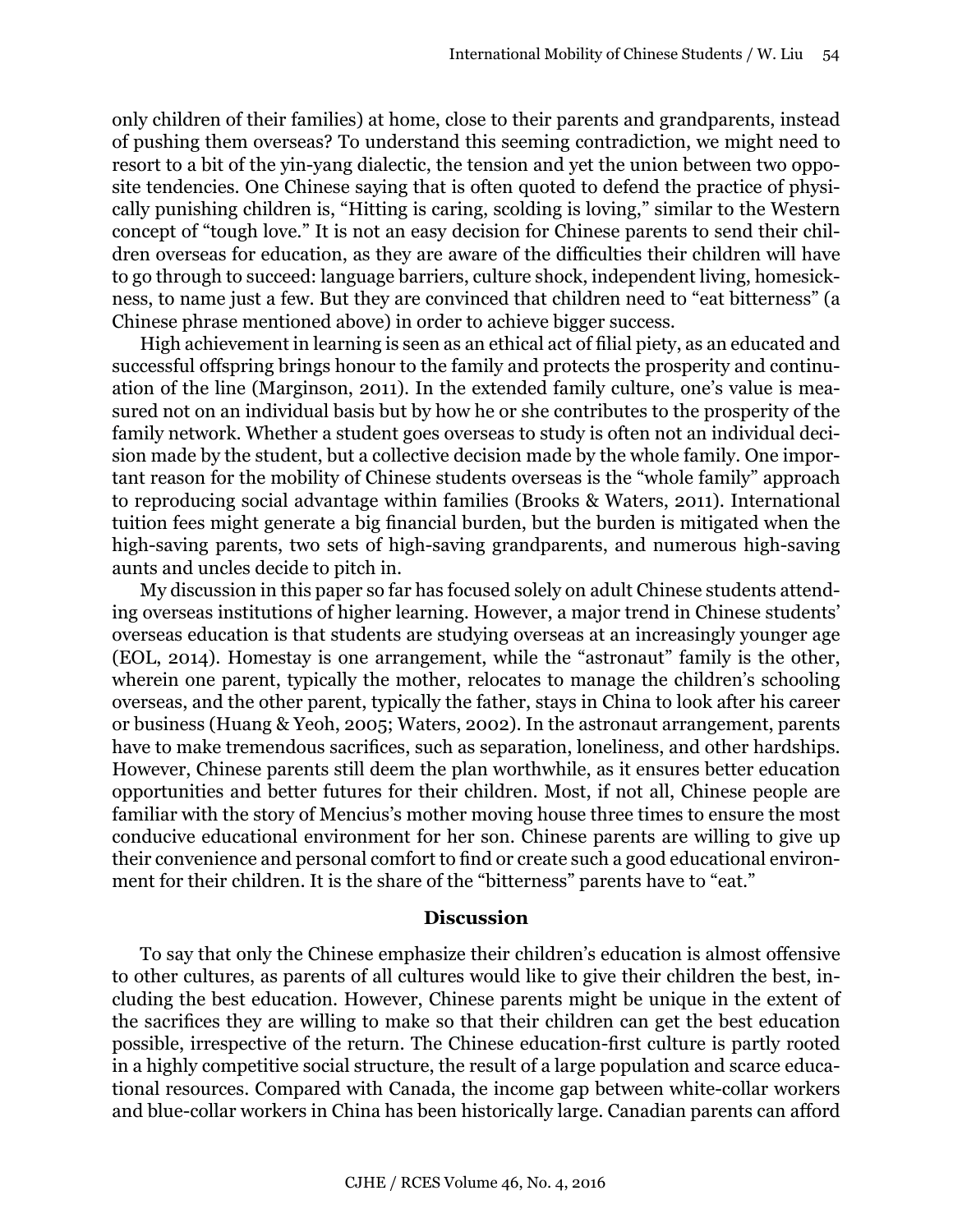to give their children more freedom in educational options, as tradespeople often make more money than office workers. Chinese parents tend to push their children as hard as they can, so that they can exhaust their intellectual potential in their schooling. Chinese parents often regard overseas education as a means of providing extra advantages in the fierce competition for scarce resources and opportunities (Biao & Shen, 2009).

The Chinese education-first culture makes Chinese parents seek the highest educational options for their children, and the saving culture and extended-family culture are enabling factors that help prioritize the allocation of resources to their children's education. For K-12, Chinese parents want to send their children to the best public schools. This has driven up the housing prices in some school districts. If parents are not able to live in a good school district, they are willing to pay high "school selection fees" so that their children can go to a better school away from their home district. When it comes to university, they want their children to go to a top-tier university, ideally in Beijing or Shanghai. If the family is sufficiently well off, they will consider sending their children overseas, preferably to the USA. Overseas higher education is generally perceived to be better than what is available in China. According to the 2014 Shanghai Ranking of the world's top 500 universities (http://www.shanghairanking.com/ARWU2014.html), 146 are from the USA, most of these leading the league table, while only 32 are from China, mostly at the bottom.

Aside from the USA, Chinese parents tend to consider the UK, Canada, Australia, and other English-speaking countries. Apart from university rankings, English language is another factor in their choice of overseas education destinations. The global village we live in seems to have necessitated the existence of a global language. Despite the fact that the rise of the English language was connected to British colonial history, people around the world seem to accept rather uncritically the status of English as an international lingua franca. English as an important part of the school curriculum since the later 19th century has enjoyed very high social status in China. The policy of opening up to the outside world, implemented in China since the late 1970s has made English proficiency a highly valuable skill for employment in an export-oriented economy. Chinese parents see the value of investing in English-medium higher education.

The three elements of Chinese educational culture that have served to drive Chinese students' international mobility are not new. They have been around for several dozen centuries and will remain, if not strengthen. The Chinese educational culture, given its consistent nature, will continue to drive Chinese students' outbound mobility in the foreseeable future. The Chinese government has been increasing its investment in the Chinese higher education sector, and Chinese universities are improving their performance in world university rankings. However, it might take a couple of decades, if not longer, before the top Chinese universities are on a par with their counterparts in the West. And in the foreseeable future, Chinese parents will continue to attach importance to English-medium education. Language status and economic power go hand in hand. We are still not sure whether English has already reached its peak as a world language, similar to Latin in the Middle Ages and French in the 18th century. The only possible alternative to English as a world language might be Chinese, given the current state of economic development in the world. But again, in the foreseeable future, English will remain the world language.

Will the Chinese government interfere with students' outbound mobility for fear of brain drain? The Chinese policy on self-financed overseas education has been very consis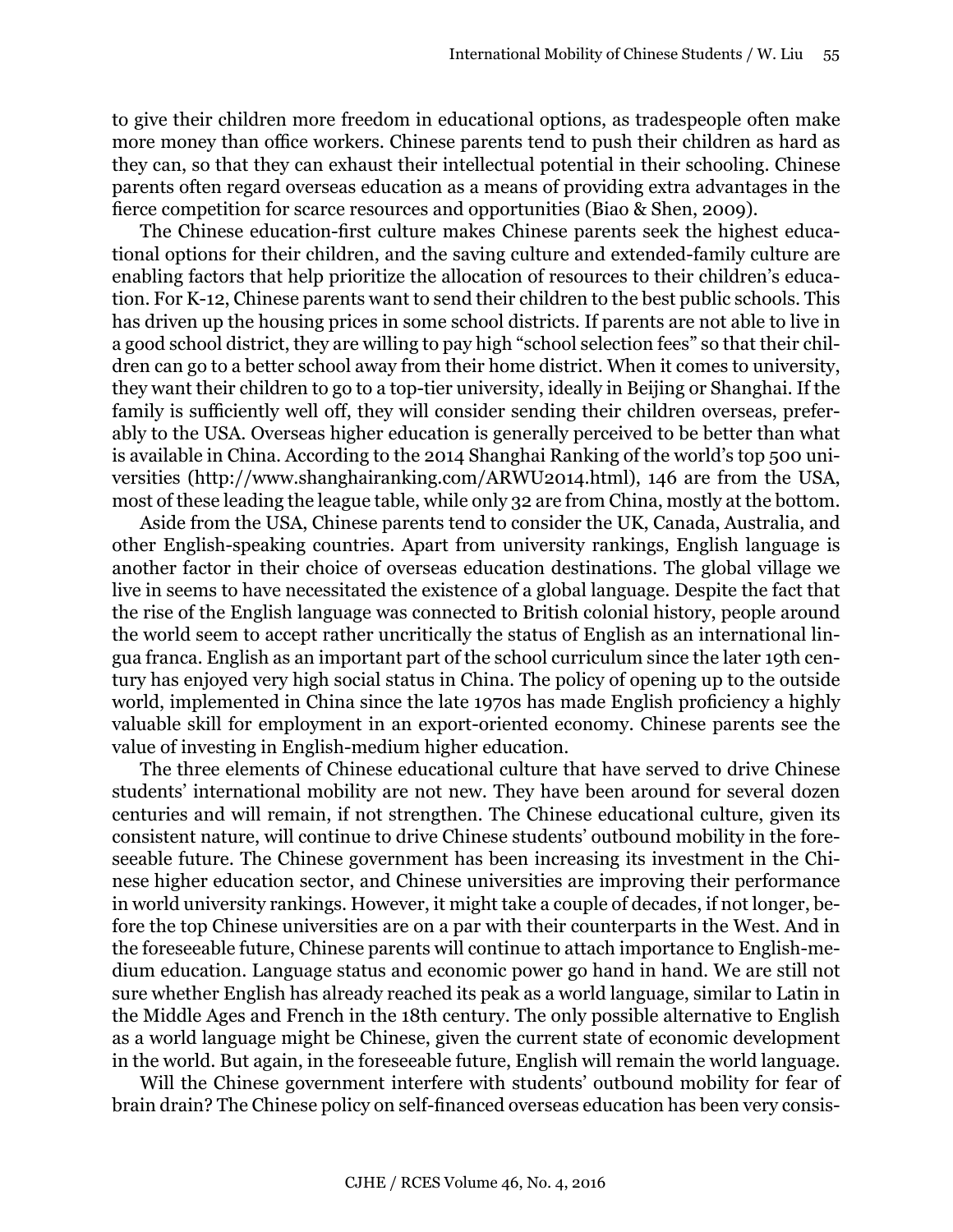tent since 1981, and it is a very liberal policy: "support study overseas, encourage returns, and guarantee freedom of movement" (Biao & Shen, 2009). "When the leaves fall, they fall to their root." Convinced by this Chinese saying, the government seems to believe that whether or not Chinese students return, having them study overseas will benefit China in the long run. In addition, despite the large absolute number of Chinese students seeking overseas education, they comprise only a small percentage of the total Chinese students in higher education. According to UNESCO statistics in 2005, only 1.85% of Chinese college students were studying overseas, compared with 3.03% from South Korea, 6.16% from Malaysia, and 22.8% from Hong Kong (UNESCO, 2007, cited in Biao & Shen, 2009). Given the huge demand for higher education in China, Chinese universities are still very selective in admitting students and do not need to compete with overseas universities.

On the supply side, the host countries of international students, given their financial interest, will continue to provide elite higher education opportunities to a world market (Findlay, 2010). Most host countries, including the USA, the UK, Canada, Australia, and New Zealand, have long treated higher education as an important export industry. Apart from revenues in the form of tuition fees and living expenses, these governments also use international education as a base to recruit quality labour forces to fill the gap left by aging populations and low birth rates. At the same time, as global education caters to affluent families in the countries sending international students, it serves to strengthen the power of social elites and perpetuate the unequivocal social structure in these societies. This is the unethical dimension of global education that Western countries need to face. Take Canada, for example: at about the same time as the government mandated its universities to double their international student recruits in 10 years, it cut its direct foreign aid to 14 developing countries, including China. While benefiting from the financial gain and brain gain in international education, Canada needs to think about how to engage in development projects to help achieve education equity in the societies from which we receive students.

#### **Conclusion**

Chinese behaviour patterns and deep cultural norms, shaped by historical experiences, are typically beyond scientific analysis, as such analysis often stays at the surface of the phenomena, using currently observable or obtainable data, but fails to reach the depth of the old Chinese soul. In addition to economic and demographic factors, traditional Chinese educational culture is another major push factor for Chinese students' international mobility. The education-first culture encourages parents to try to send their children to the best institutions possible, as far as they can afford. At the current stage of history, an English-medium Western education is perceived by most Chinese parents as superior to a domestic one. The saving culture makes Western tuition fees affordable to many middle-class Chinese families. And the extended-family culture makes one student's higher education a priority for the whole extended family. It is often a big family decision, with the commitment of resources from the whole family. These features of traditional Chinese culture, together with economic growth, will continue to drive the outbound mobility of Chinese students for a few decades to come.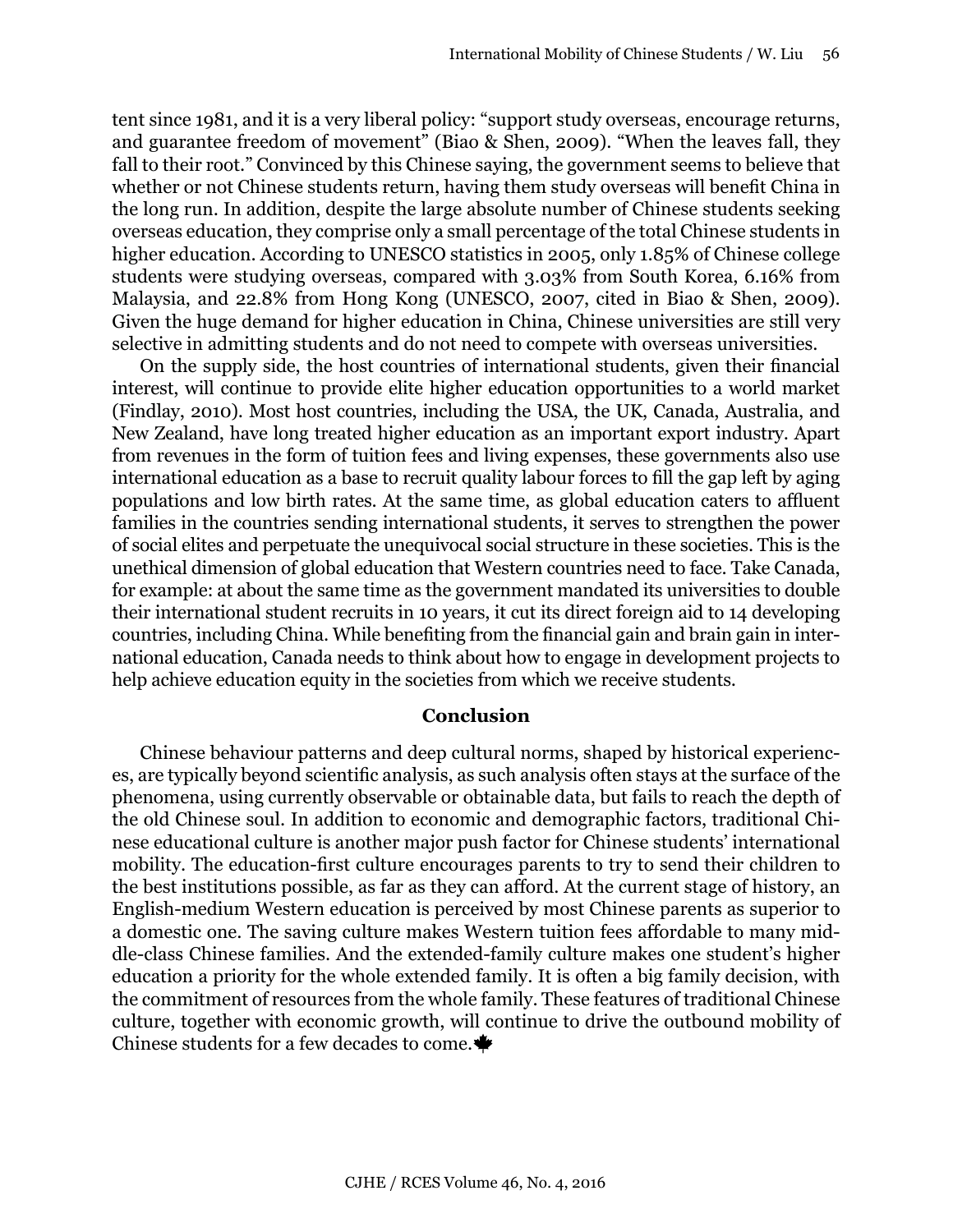## **Acknowledgements**

I would like to thank Ms. Britta Baron and Dr. Cen Huang for the opportunity to work in international education at the University of Alberta International, which has opened new windows for my academic pursuits.

#### **References**

Altbach, P. G. (1998). *Comparative higher education: Knowledge, the university, and development*. Hong Kong, PRC: Comparative Education Research Centre, The University of Hong Kong.

Bai, L. (2006). Graduate unemployment: Dilemmas and challenges in China's move to mass higher education. *The China Quarterly, 185*, 128–144. doi:10.1017/ S0305741006000087

Biao, X., & Shen, W. (2009). International student migration and social stratification in China, *Journal of Educational Development, 29*(5), 513–522. doi:10.1016/j. ijedudev.2009.04.006

Böhm, A., Follari, M., Hewett, A., Jones, S., Kemp, N., Meares, D., Pearce, D, & Van Cauter, K. (2004). *Vision 2020. Forecasting international student mobility: A UK perspective*. Retrieved from [https://www.britishcouncil.org/sites/default/files/](https://www.britishcouncil.org/sites/default/files/vision-2020.pdf) [vision-2020.pdf](https://www.britishcouncil.org/sites/default/files/vision-2020.pdf)

Brandenburg, U., & Zhu, J. (2007). *Higher education in China in the light of massification and demographic change: Lessons to be learned for Germany*. Retrieved from http://ids.hof.uni-halle.de/documents/t1599.pdf

Brooks, R., & Waters, J. (2011). *Student mobilities, migration and the internationalization of higher education*. London, UK: Palgrave Macmillan.

Canadian Bureau of International Education (CBIE). (2014, November 23). *Canada's performance and potential in international education 2015*. Retrieved from [http://www.](http://www.cbie.ca/about-ie/facts-and-figures/) [cbie.ca/about-ie/facts-and-figures/](http://www.cbie.ca/about-ie/facts-and-figures/)

Clandinin, J., & Connelly, M. (2000). *Narrative inquiry: Experience and story in qualitative research.* San Francisco, CA: Jossey-Bass.

Cook, V., & Bassetti, B. (2010). *Language and bilingual cognition*. Hove, UK: Psychology Press.

Dong, H., & Wan, X. (2012). Higher education tuition and fees in China: Implications and impacts on affordability and educational equity. *Current Issues in Education, 15*(1),  $1 - 9.$ 

Education Online (EOL). (2014, November 19). *2014*年出国留学趋势报告 [A 2014 report on the trends of Chinese students' overseas education]. Retrieved from http:// www.eol.cn/html/lx/2014baogao/content.html#01

Fei, X. (1992). *From the soil: The foundations of Chinese society: A translation of Fei Xiaotong's Xiangtu Zhongguo.* Berkeley, CA: University of California Press.

Findlay, A. M. (2010). An assessment of supply and demand-side theorizations of international student mobility. *International Migration, 49*(2), 162–190.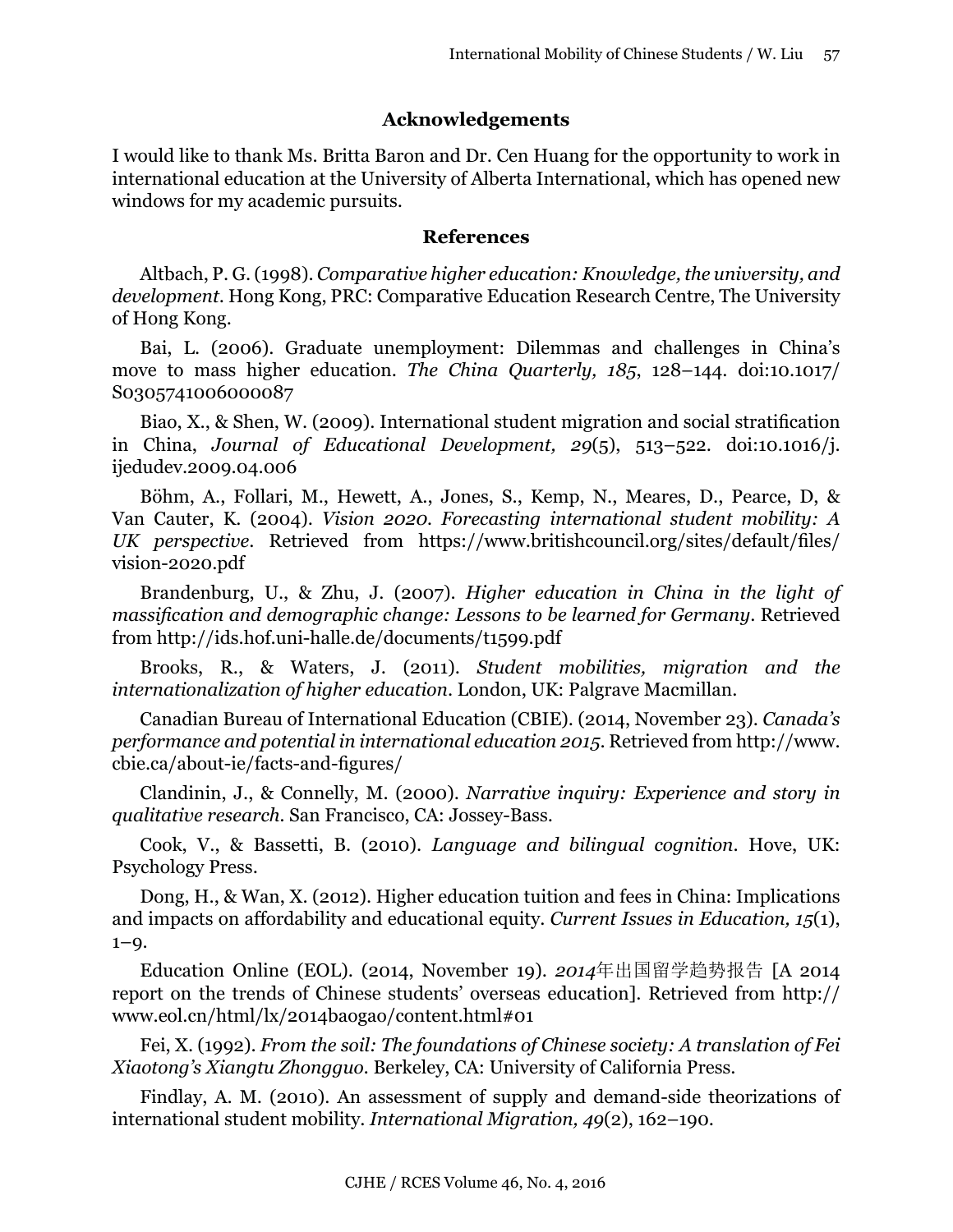Fung, Y. L. (1948). *A short history of Chinese philosophy*. New York, NY: The Free Press.

Gu, M. (2006). An analysis of the impact of traditional Chinese culture on Chinese education. *Frontier of Education in China, 2*, 169–190. doi: 10.1007/s 11516-006-0001-8

Huang, S., & Yeoh. B. (2005). Transnational families and their children's education: China's "study mothers" in Singapore. *Global Networks, 5*(4), 379–400

Jacques, M. (2012). *When China rules the world: The end of the Western world and the birth of a new global order* (2nd ed.). New York, NY: Penguin.

Li, H. (2003). Economic transition and returns to education in China. *Economics of Education Review, 22*, 317–328.

Lin, Y. (1935). *My country and my people*. New York, NY: Reynal & Hitchcock.

Lin, Y. (1937). *The importance of living*. New York, NY: William Morrow and Company.

Liu, Z. (2014, February 3). Job uncertainty and Chinese household savings. *FRBSF Economic Letter*. Retrieved from http://www.frbsf.org/economic-research/publications/ economic-letter/2014/february/job-uncertainty-china-household-savings-state-ownedenterprises-iron-rice-bowl/

Mallory, W. H. (1926). *China: Land of famine*. New York, NY: American Geographical Society.

Marginson, S. (2011). Higher education in East Asia and Singapore: Rise of the Confucian Model. *Higher Education, 61*, 587–611. doi:10.1007/s10734-010-9384-9

Mazzarol, T., and Soutar, G. N. (2001). *The global market for higher education: Sustainable competitive strategies for the new millennium*. Cheltenham, UK: Edward Elgar.

People.cn. (2014, February 24). 2013年共41万人出国留学 72.83%选择归国发展 [Over 410,000 study overseas; 71.83% choose to return upon graduation]. Retrieved from <http://edu.people.com.cn/n/2014/0224/c1053-24444292.html>

Roberts, D. (2014, June 24). China wants fewer college grads, more skilled workers: Sound familiar? *Bloomberg Business*. Retrieved from [http://www.businessweek.com/](http://www.businessweek.com/articles/2014-06-24/china-wants-more-vocational-students-fewer-universities) [articles/2014-06-24/china-wants-more-vocational-students-fewer-universities](http://www.businessweek.com/articles/2014-06-24/china-wants-more-vocational-students-fewer-universities)

Roslyn Kunin & Associates, Inc., (2012, May). *Economic impact of international education in Canada: An update (final report)*. Retrieved from [http://www.international.](http://www.international.gc.ca/education/report-rapport/economic-impact-economique/index.aspx?view=d) [gc.ca/education/report-rapport/economic-impact-economique/index.aspx?view=d](http://www.international.gc.ca/education/report-rapport/economic-impact-economique/index.aspx?view=d)

Shan, J. (2011, April 29). Census: Population hits 1.37b. *China Daily*. Retrieved from http://europe.chinadaily.com.cn/china/2011-04/29/content\_12418282.htm

Sina Education. (2015, June 18). 1977–2014历年全国高考人数和录取统计 [Numbers of Gaokao takers and numbers admitted into universities 1977–2014]. Retrieved from <http://edu.sina.com.cn/gaokao/2015-06-18/1435473862.shtml>

Statistics Canada. (2012, September 12). *University tuition fees*. Retrieved from <http://www.statcan.gc.ca/daily-quotidien/120912/dq120912a-eng.htm>

Statistics Canada. (2014, January 13). *2011 census*. Retrieved from http://www12. statcan.gc.ca/census-recensement/index-eng.cfm